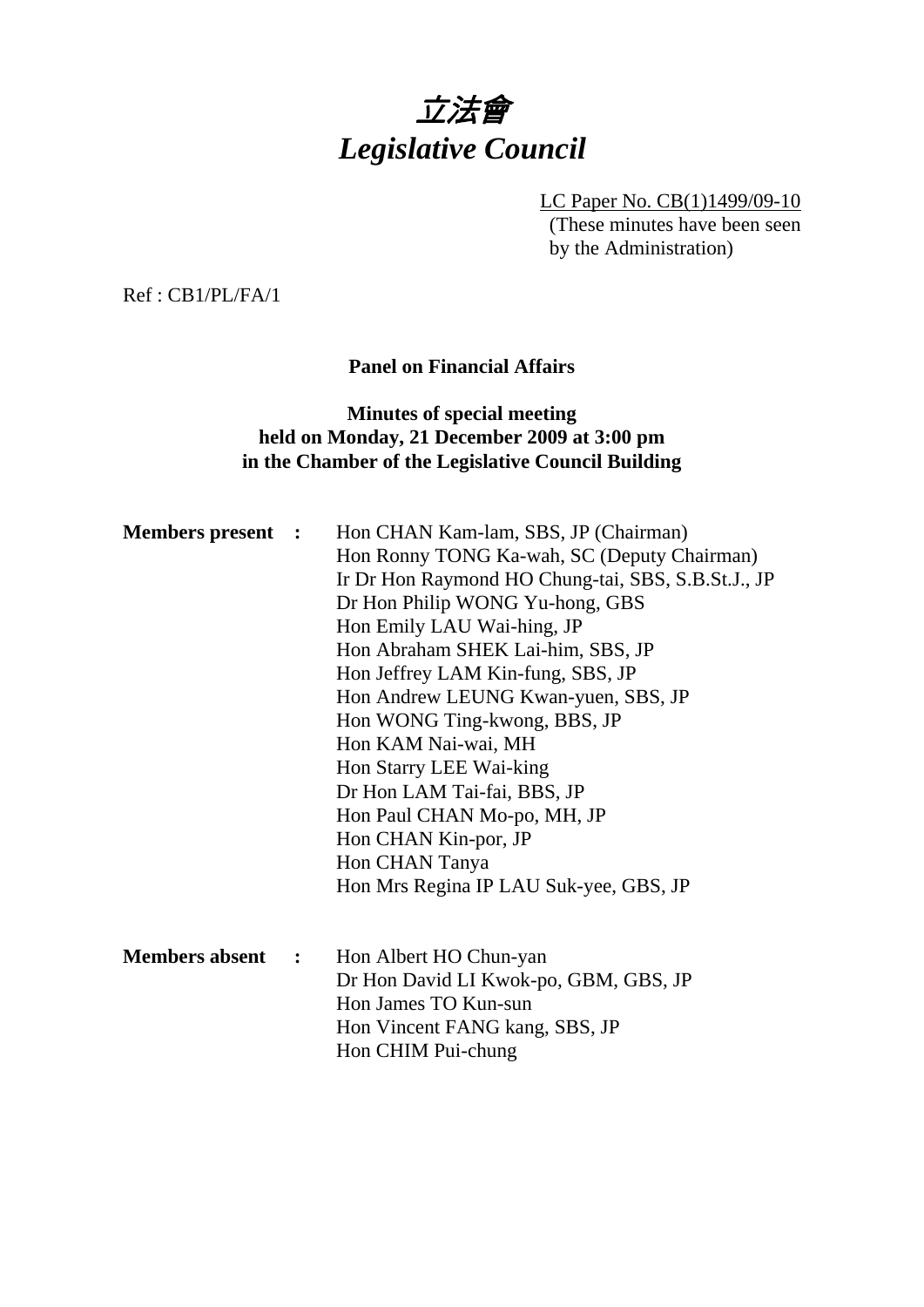| <b>Public officers</b><br>$\ddot{\cdot}$<br>attending | Agenda Item I<br>Mr CHENG Yan-chee, JP<br>Deputy Secretary for Financial Services and the Treasury<br>(Financial Services)                                                                                                                                                                                                                                                                                                                                                                                                                                                  |
|-------------------------------------------------------|-----------------------------------------------------------------------------------------------------------------------------------------------------------------------------------------------------------------------------------------------------------------------------------------------------------------------------------------------------------------------------------------------------------------------------------------------------------------------------------------------------------------------------------------------------------------------------|
| <b>Attendance by</b><br>$\ddot{\cdot}$<br>invitation  | <u>Agenda Item I</u><br>Mr Keith LUI<br><b>Executive Director</b><br><b>Supervision of Markets</b><br><b>Securities and Futures Commission</b><br>Mr Charles GRIEVE<br><b>Senior Director</b><br><b>Corporate Finance Division</b><br><b>Securities and Futures Commission</b><br>Mr Mark DICKENS<br>Head of Listing<br><b>Listing Division</b><br>Hong Kong Exchanges and Clearing Limited<br>Mr Roger LEE<br><b>Head of Listing Operations</b><br>Hong Kong Exchanges and Clearing Limited<br>Ms Christine KAN<br><b>Senior Vice President</b><br><b>Listing Division</b> |
| <b>Clerk in attendance:</b>                           | Hong Kong Exchanges and Clearing Limited<br>Ms Rosalind MA                                                                                                                                                                                                                                                                                                                                                                                                                                                                                                                  |
| <b>Staff in attendance:</b>                           | Chief Council Secretary (1)5<br>Ms Anita SIT<br>Chief Council Secretary (1)4<br>Mr Noel SUNG                                                                                                                                                                                                                                                                                                                                                                                                                                                                                |
|                                                       | Senior Council Secretary (1)4<br>Ms Haley CHEUNG<br>Legislative Assistant (1)8                                                                                                                                                                                                                                                                                                                                                                                                                                                                                              |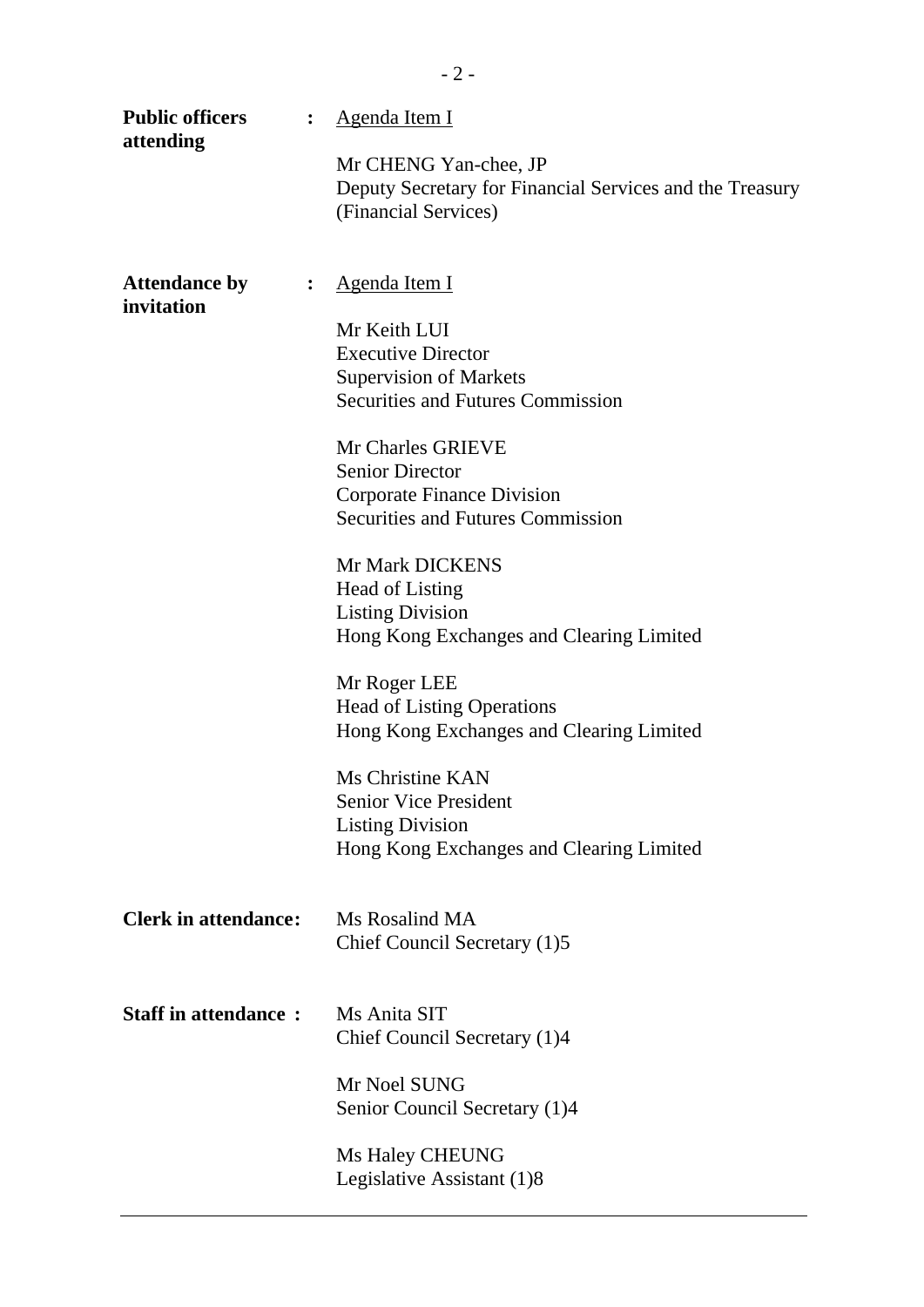| I | <b>Issues relating to the listing of Asian Citrus Holdings Limited</b> |                                                                                                                                                                                                                                                                                                                                        |
|---|------------------------------------------------------------------------|----------------------------------------------------------------------------------------------------------------------------------------------------------------------------------------------------------------------------------------------------------------------------------------------------------------------------------------|
|   | (LC Paper No. $CB(1)729/09-10(01)$ )                                   | — Administration's paper on issues<br>relating to the listing of Asian<br><b>Citrus Holdings Limited</b>                                                                                                                                                                                                                               |
|   | FS09/09-10                                                             | — Fact Sheet on a summary of local<br>press reports on the share price<br>volatility of Asian Citrus Holdings<br>Limited on its debut trading in<br>Hong Kong from 26 November to<br>17 December 2009 prepared by<br>the Research and Library Services<br>Division of the Legislative<br>Council Secretariat (Chinese<br>version only) |
|   | LC Paper No. $CB(1)729/09-10(02)$ — Hong Kong Exchanges                | and<br>Clearing Limited's (HKEx) press<br>release dated 4 December 2009 on<br>for<br>New<br>arrangements<br>dissemination of information<br>concerning companies listed by<br>way of introduction                                                                                                                                      |
|   | LC Paper No. $CB(1)729/09-10(03)$ — HKEx's press release               | dated<br>26 November 2009 on Statement<br>regarding shares of Asian Citrus<br><b>Holdings Limited</b>                                                                                                                                                                                                                                  |
|   |                                                                        | LC Paper No. $CB(1)598/09-10(01)$ — Hon Starry LEE's letter dated<br>3 December<br>2009<br>(Chinese)<br>version only)                                                                                                                                                                                                                  |
|   |                                                                        | LC Paper No. $CB(1)556/09-10(01)$ — Hon CHAN Kam-lam's letter<br>dated 27 November 2009 to the<br>Secretary for Financial Services<br>and the Treasury (Chinese version<br>only)                                                                                                                                                       |
|   |                                                                        | LC Paper No. $CB(1)$ 657/09-10(01) — Administration's response to Hon<br>CHAN Kam-lam's letter dated<br>27 November 2009                                                                                                                                                                                                               |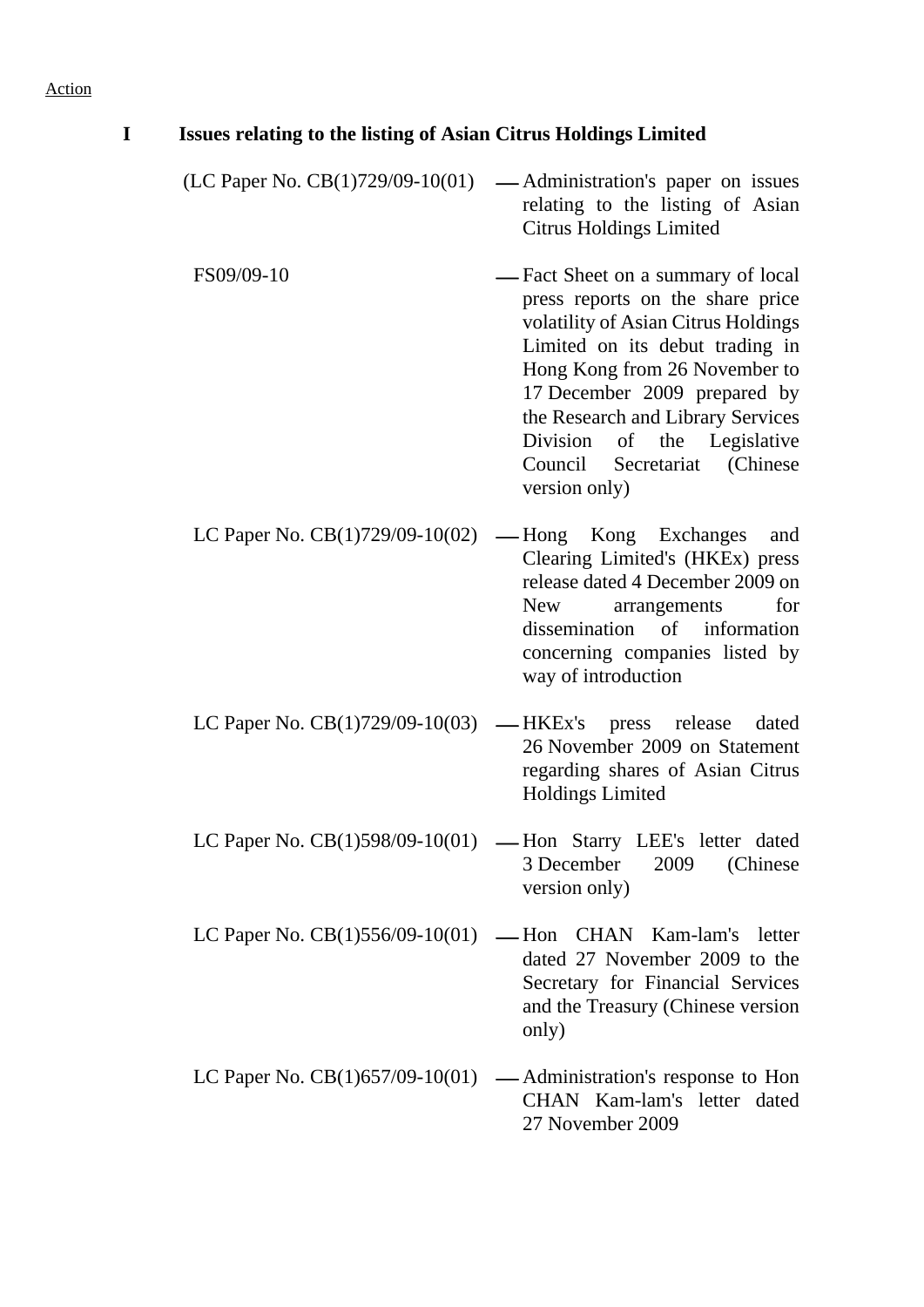|                                   | LC Paper No. $CB(1)657/09-10(02)$ — Submission from a member of the<br>public (Restricted to members)<br>only)<br>(Chinese version only) |
|-----------------------------------|------------------------------------------------------------------------------------------------------------------------------------------|
| LC Paper No. $CB(1)729/09-10(04)$ | — Submission from Hong Kong<br>Institute of Investors (Restricted<br>to members only) (Chinese<br>version only)                          |
|                                   | LC Paper No. CB(1)729/09-10(05) — Submission from 亞洲果業苦主<br>聯 盟 (Restricted to members<br>only) (Chinese version only))                  |

Declaration of interests

 Ms Starry LEE declared interest that her employer was one of the auditors for Asian Citrus Holdings Limited (Asian Citrus), but she had not been involved in auditing the company, nor her employer was involved in the preparation of the listing documents for Asian Citrus.

2. Mr Paul CHAN declared interest that his accounting firm had recently merged with another accounting firm which, prior to the merger, had assisted Asian Citrus in preparing the documents for listing on the London Stock Exchange.

#### Timing for discussion of the item

3. Mr KAM Nai-wai expressed concern on whether the Panel should discuss issues related to a particular listed company while the shares of the company were being traded at the Stock Exchange of Hong Kong Limited (the HK Exchange), and asked whether it would be more appropriate to discuss the issues after the HK Exchange had closed trading at 4 pm. Mr KAM pointed out that members might raise questions regarding possible breaches of the listing rules and misconduct of market participants, which might affect the company's share price. Ms Starry LEE said that some market participants had raised similar concerns. She sought the views of the representatives of the Administration, the Securities and Futures Commission (SFC) and the Hong Kong Exchanges and Clearing Limited (HKEx) on the appropriateness of proceeding with the discussion while the shares of Asian Citrus were being traded at the HK Exchange.

4. The Chairman remarked that members should focus their discussion on the arrangements for listing a company by way of introduction, the events surrounding the suspension of dealings of Asian Citrus shares two hours after its listing, and the arrangements for ensuring that investors received accurate and adequate information of a newly listed company, with a view to improving the listing arrangements and protecting the interests of investors. The discussion would not touch on the business of Asian Citrus, and hence should not affect the trading at the stock market.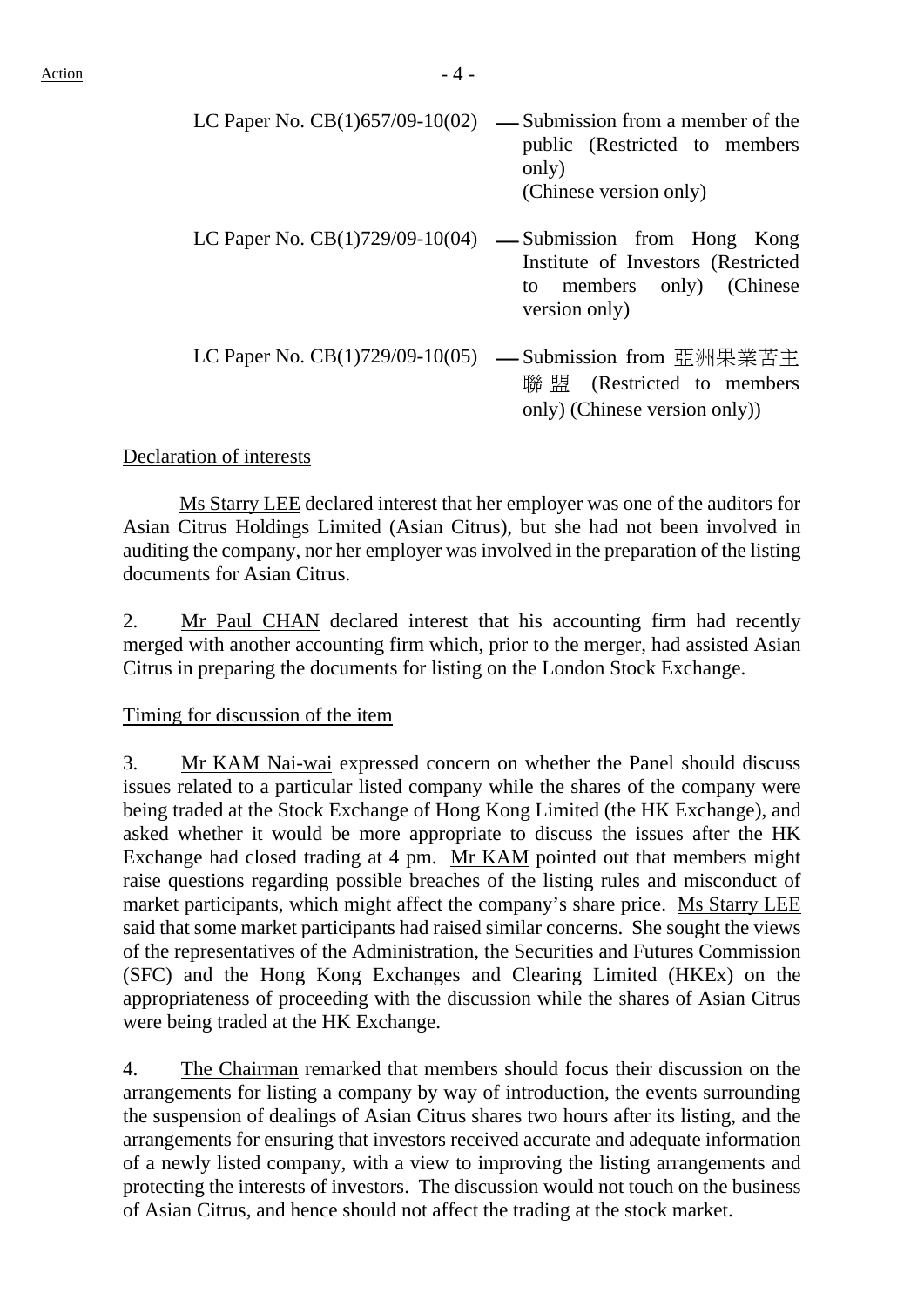5. Mr Mark DICKENS, Head of Listing, Listing Division, Hong Kong Exchanges and Clearing Limited (HL(LD)/HKEx) remarked that the Panel should decide the issues to be discussed at the meeting. If members would discuss on issues such as the liability of company directors and claims for compensation against a listed company, such information could be potentially price sensitive, given that the proceedings of the meeting were being broadcast live.

6. Mr Paul CHAN opined that it was unsafe to proceed to discuss the item at this juncture, as the ensuing discussion would inevitably touch on Asian Citrus, and might cause misunderstanding or misinterpretation among market participants. He was of the view that the meeting should be held outside the trading hours of the HK Exchange and London Stock Exchange, say between 8 am and 10 am or on a Saturday, so that investors might make their investment decisions after knowing the deliberations of the Panel. Ms Emily LAU, Mr CHAN Kin-por and Mr KAM Nai-wai shared the view of Mr Paul CHAN. Ms LAU said that discussion would unavoidably involve comments on the listing of Asian Citrus, and the Panel might be held responsible for any subsequent events affecting the stock market. Mr CHAN Kin-por and Mr KAM were of the view that the meeting should be held after HK Exchange had closed trading at 4 pm.

7. Mr Andrew LEUNG and Mr Jeffrey LAM opined that the Panel should discuss the issue only after SFC had completed an investigation report on the Asian Citrus incident. This would avert disclosure of any market sensitive information during the discussion. Mr LAM remarked that if members agreed to proceed to discuss the item at the meeting, members should be cautious that price sensitive information would not be disclosed during the discussion, or investors affected by any share price fluctuation resulting from such disclosure would lodge complaints. Ir Dr Raymond HO concurred with Mr LEUNG and Mr LAM's view and said that the Panel should be cautious in dealing with the issue, as it might involve disclosure of price sensitive information. Ir Dr HO opined that in line with the usual practice such as the examination of the Director of Audit's Reports by the Public Accounts Committee, the Panel should consider the issue based on SFC's findings in its investigation.

8. Ms Starry LEE remarked that many small investors had made complaints to Members about the listing and the dealings of Asian Citrus on the first day of listing, and the Panel should discuss the matter as soon as possible as SFC would take time to complete its investigation into the incident. Ms LEE opined that since the events relating to the first day of listing of Asian Citrus were already known to the public, and based on HKEx's advice that only matters such as those related to the directors' liability were price sensitive information, the Panel might proceed to discuss the item either immediately or after the HK Exchange had closed trading at 4 pm. Mr Abraham SHEK echoed Ms LEE's view and said that the listing rules and arrangements were highly transparent, and the share prices fluctuated due to many factors, rather than purely based on the Panel's deliberations. The Panel should focus on reviewing the arrangements for listing by way of introduction and the events on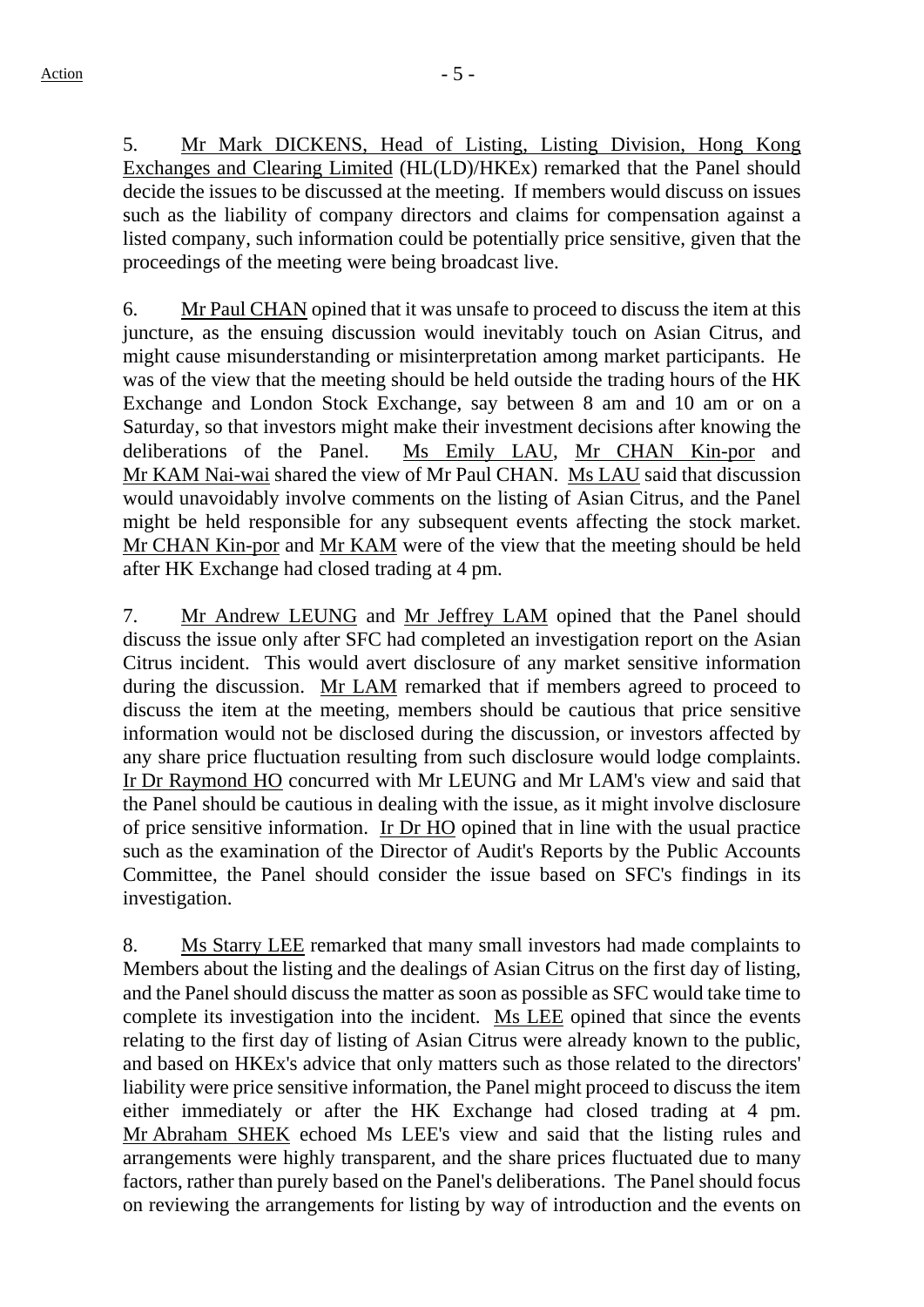the first day of the listing of Asian Citrus, which were already in the public domain. Mr SHEK opined that discussion on the item would not affect Asian Citrus's share prices.

9. Mrs Regina IP pointed out that even if members agreed to discuss the item after the HK Exchange had closed trading at 4 pm, by that time the London Stock Exchange would commence operation, and one might argue that it would still be unsafe to discuss the item as Asian Citrus was also listed on the London Stock Exchange. Given that SFC would take time to complete its investigation into the Asian Citrus incident, the grievances of the small investors involved could not be addressed timely if the meeting was postponed to a day when SFC's investigation report was available. Mrs IP opined that even if the Panel discussed the item after the closure of the stock market(s), it could be argued that the discussion would affect share prices on the next day. Mrs IP doubted whether it was the Panel's practice not to discuss issues relating to a listed company while the shares of the company were being traded in the market.

10. Mr KAM Nai-wai recalled that the Panel discussed the incidents relating to Citic Pacific Limited and PCCW when the dealings of the shares of the two listed companies were suspended.

11. The Chairman reiterated that the Panel should focus its discussion on the arrangements for listing of companies by way of introduction based on the information provided by the Administration, which had already been publicized. He opined that since the discussion would not be related to the operation of Asian Citrus, it should not involve any price sensitive information, nor affect the operation of the stock market. The Chairman opined that if members were over-cautious about the issue, the Panel would not be performing its functions.

12. After seeking members' views, at 3:34 pm, the Chairman declared that the meeting was adjourned and would resume at 4 pm for discussion of the item.

13. The meeting resumed at 4:00 pm.

## Briefing by the Administration

14. At the invitation of the Chairman, Deputy Secretary for Financial Services and the Treasury (Financial Services) (DS(FS)) advised that HKEx had provided a paper reporting on the details of the events occurred on the first day of the trading in the shares of Asian Citrus. The paper had incorporated the comments of SFC.

15. Executive Director (Supervision of Markets) Securities and Futures Commission (ED(SM)/SFC) briefed members that the shares of Asian Citrus which was previously listed in London's Alternative Investment Market (AIM) and PLUS was listed on HK Exchange by way of introduction on 26 November 2009. An unusual price volatility of the shares was found on 26 November 2009 and the trading of the shares was suspended by HK Exchange at 11:57 am for the purpose of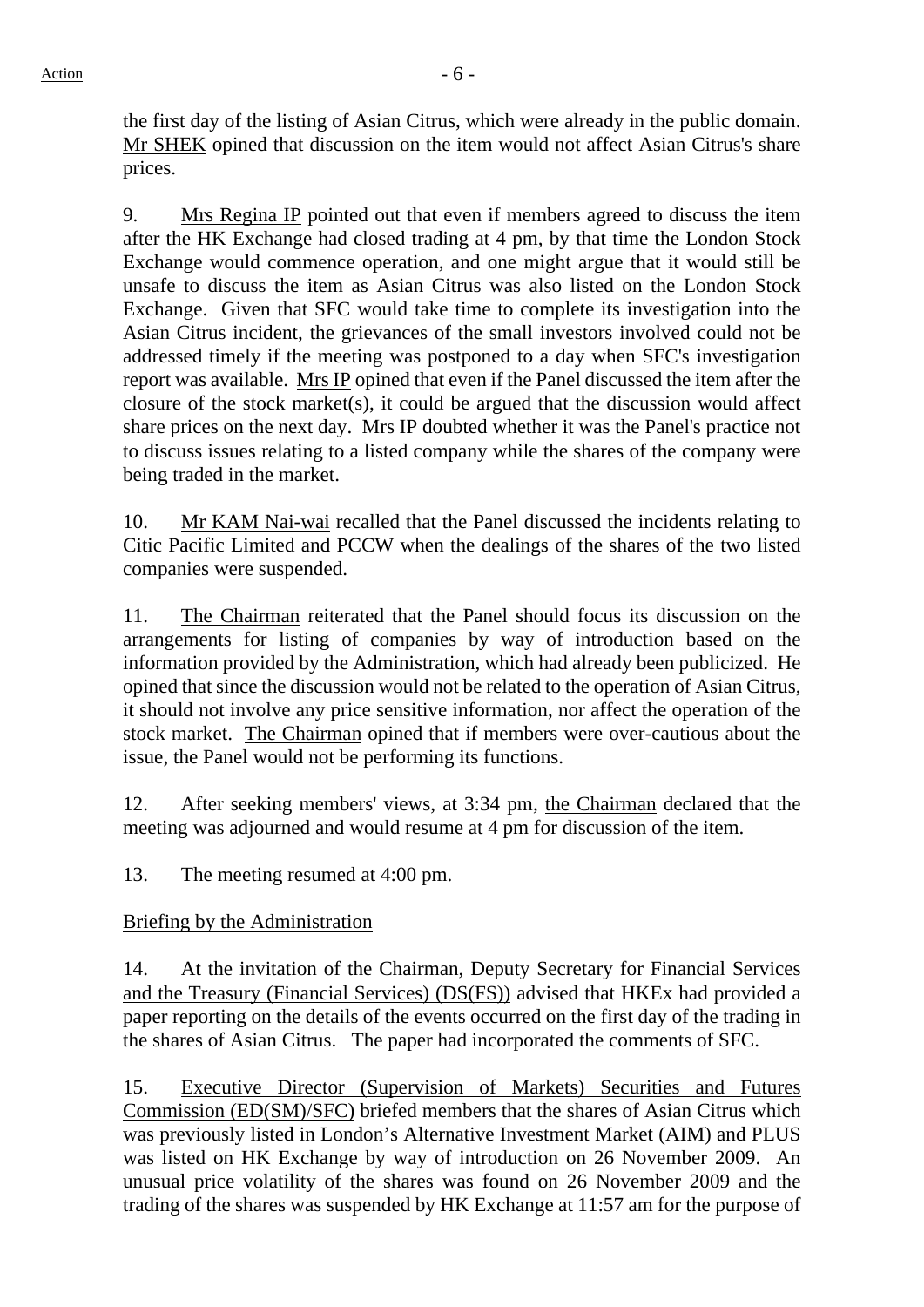maintaining an orderly market. HKEx had already referred the relevant trading details to SFC for follow-up. SFC had an established mechanism for following up unusual market activities and was currently in the process of making enquiries and collecting information about the incident. SFC had discussed with HKEx after the incident on measures to enhance the current arrangements of information disclosure, and HKEx made an announcement on 4 December 2009 about a new information disclosure arrangement to be applied to listing by introduction. HKEx was also studying the feasibility of introducing a market maker mechanism. SFC would keep liaising with HKEx on ways to enhance the market operations.

16. HL(LD)/HKEx said that listing by introduction was one of the accepted ways of listing a company on the HK Exchange. There were three companies listed by introduction in 2009. They all had shares listed on another exchange originally and had their second listing on HK Exchange. In addition, there was a spin-off case under the listing by introduction in 2009. The procedures for vetting and approving the listing documents of companies seeking listing by introduction were very similar to those for vetting and approving a prospectus. The involvement of HKEx and SFC in the procedures did not absolve the directors of the newly listed company and its sponsor of their responsibilities for the listing document. HKEx would try to ensure the company with its shares already listed on an overseas exchange had an adequate number of shares available for trading in Hong Kong on the first day of trading and for settlement under the T+2 requirement. In the case of Asian Citrus, about 80.5 million shares equivalent to more than HK\$ 400 millions worth or eight times of the minimum value required by the Listing Rules had been moved to the Hong Kong Share Register and were available for trading by the time the stock was listed. On 23 November 2009, the sponsor of Asian Citrus had confirmed no comment on the HKEx's normal practice of extracting the net tangible asset value (NTAV) per share set out in the listing document as at 30 June 2009 for display on the trading screen. HKEx uploaded onto its website on 23 November 2009 a formal notice which was an announcement made by Asian Citrus to confirm that the commencement date of stock trading was 26 November 2009. The copies of the listing document were available at the sponsor's address. HL(LD)/HKEx referred members to pages 6 and 7 of HKEx's paper which extracted the information available in Asian Citrus's listing document and advised that a Chinese language newspaper had reported the facts about Asian Citrus on 24 November 2009 correctly. He also referred members to a price-volume chart attached to the paper which showed a high price of HK\$51.25 per share set in the pre-opening auction session on 26 November 2009. The officers of both HKEx and Asian Citrus's sponsor had noticed and commented on the high price. The share price then dropped rapidly to the low HK\$20 range by 10:23 am and that, as far as HKEx could determine, no further action was taken by both the sponsor and the listing company after the listing ceremony. An investment manager called HKEx at 10:45 am suggesting that the market was misinformed and the call lasted until 11:10 am when the necessary verification of information and escalation to a more senior staff of the HKEx was completed. Another call was received by the Listing Division of the HKEx at 11:21 am which complained that the market was misinformed and the call was also escalated to the senior management. The issue was escalated to the Head of Listing of HKEx at 11:45 am, who then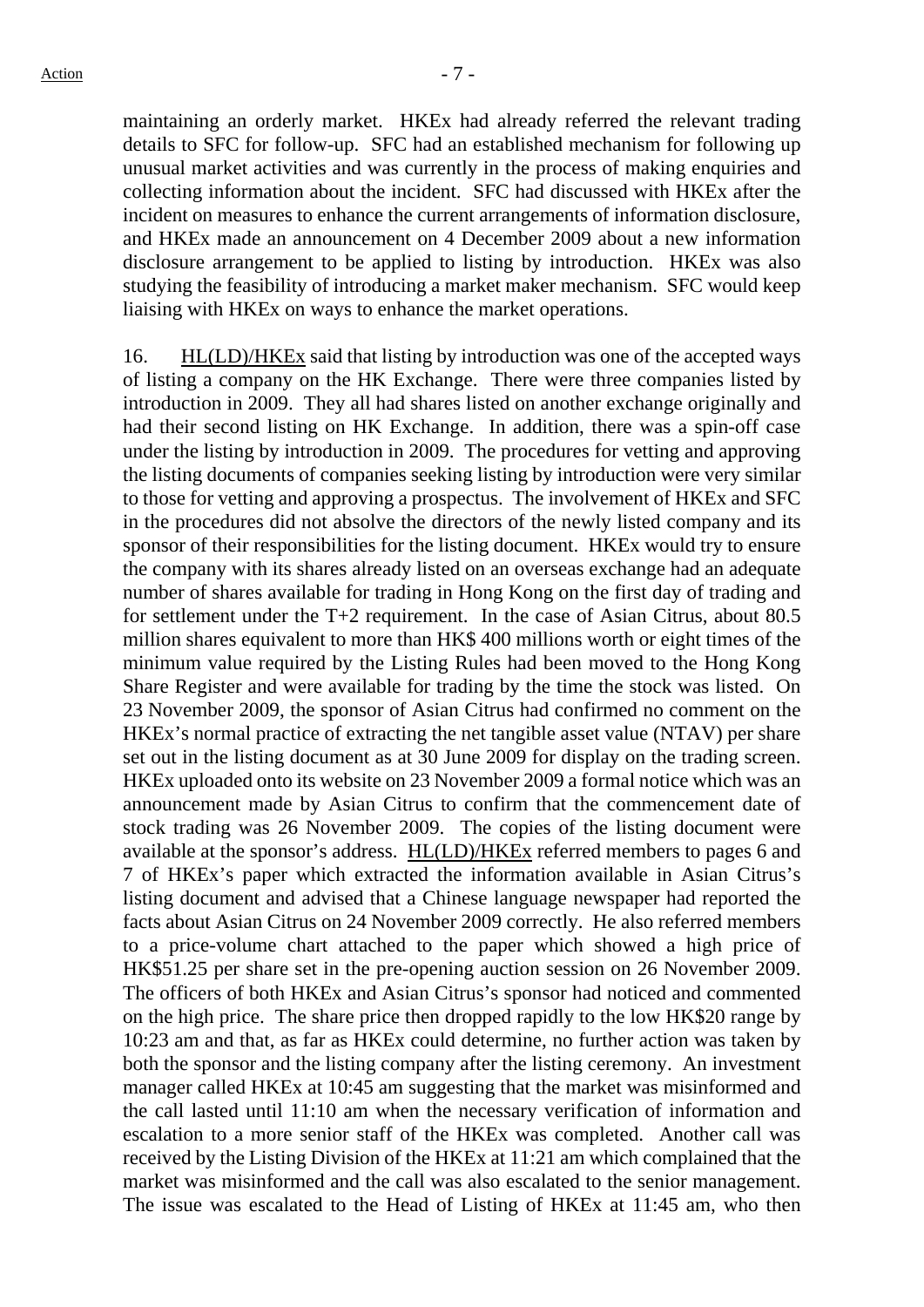consulted the Chief Executive of the HKEx and directed the suspension of the trading in the shares of Asian Citrus for the purpose of maintaining an orderly and informed market. The suspension took effect at 11:57 am.

17. HL(LD)/HKEx said the trading on the incident day was then reviewed and information was passed to SFC for appropriate action. HKEx had discontinued the practice of displaying information in the free text area of the AMS/3 trading screen for companies listed by way of introduction, and required a company listed by introduction to make an announcement, preferably on the day before its first trading day, to provide information about trading in other markets and any other changes of the information in the listing document. HKEx was open to suggestions on additional information that should be included in the announcement issued by the companies listed by introduction. HKEx would consider the suggestions case by case and try to work out a new model for that information with the market as a whole. He believed the incident was not caused by inadequate stock liquidity but there might be room for improving the transmission of shares between various markets. He also advised that HKEx was exploring the feasibility of introducing a market maker mechanism.

#### Discussion

18. The Deputy Chairman enquired about the number of companies which had been listed by way of introduction in the past and whether guidelines that covered this kind of listing was available for public access. HL(LD)/HKEx confirmed there had been four companies listed by way of introduction in 2009 including (a) Asian Citrus; (b) Hutchison Telecom Hong Kong Holdings which was a spin-off case in which its group of shareholders was the same as that in its parent company; (c) RCG Holdings Limited; and (d) China XLX Fertiliser Limited. RCG had unusual trading activities on its second trading day and the share price of China XLX Fertiliser Limited had a sharp rise after the pre-opening session before it resumed to normal. The Deputy Chairman queried if it was a matter of concern for the fact that three out of four companies listed by introduction had unusual market activities. HL(LD)/HKEx replied that it was a matter of concern and additional steps were being considered.

19. The Deputy Chairman asked whether the documents used for listing by introduction were treated exactly the same as a prospectus; or in other words, whether prosecution could be made under existing legislation if misleading information was provided in the documents used for listing by introduction. Senior Director (Corporate Finance Division), Securities and Futures Commission (SD(CFD)/SFC) replied that the listing document and the prospectus were treated the same. He would not comment on whether prosecution could be made on misleading information in the listing document but could confirm that SFC would raise objection to the listing if there was misleading or inadequate information found in the listing document.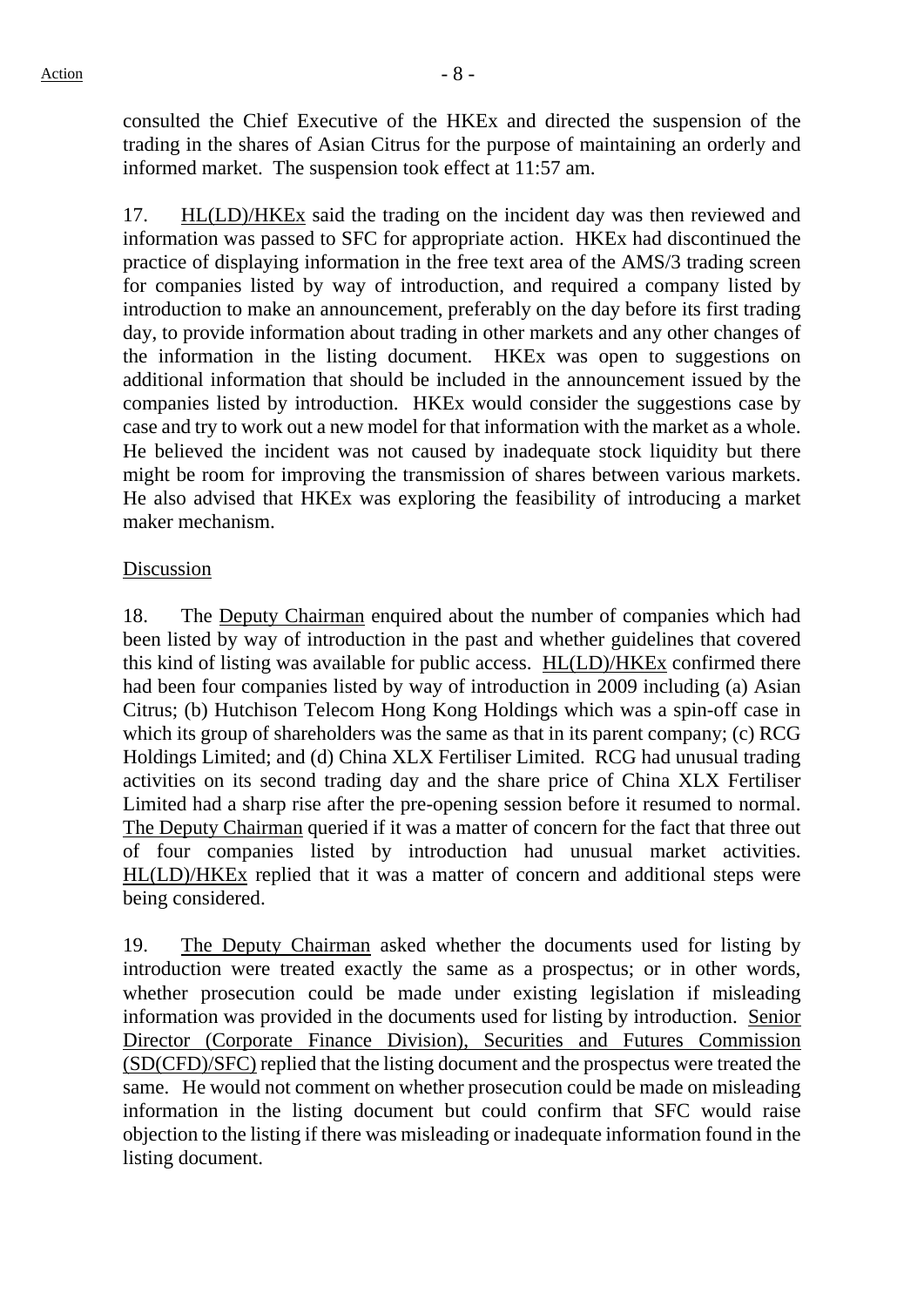20. The Deputy Chairman further asked whether a minimum requirement on the number of shares in circulation existed for the purpose of eliminating the chance of price or market manipulation and whether the listing by introduction would be disapproved if such a minimum requirement was not met. HL(LD)/HKEx confirmed that the listing would not be allowed if the shares in circulation were inadequate. The minimum requirement expressed in share value under the Listing Rules was HK\$50 million. The shares available in the case of Asian Citrus were equivalent to HK\$400 million worth and the supply of shares was considered adequate. The Deputy Chairman further enquired on why the share price increased sharply at the pre-opening session if the supply of shares was adequate. HL(LD)/HKEx replied he did not know the reason for it.

21. Ms Tanya CHAN said she had received information from some organizations about the trading of the shares of Asian Citrus during its pre-opening session and trading session on 26 November 2009. The information revealed that the share price dropped from HK\$51.25 during the pre-opening session with 840,000 shares traded over-the-counter to HK\$5.94 upon the opening of the trading session at 10:00 am. Ms CHAN asked whether the relevant investigation would cover these pre-opening session transactions and the almost 90 percent drop of share price. Ms CHAN also queried why the suspension of the trading in the shares was made as late as 11:57 am but not at an earlier time when the above transactions occurred.

22. HL(LD)/HKEx said SFC was following up on the identities of those who conducted and benefited from the transactions and the instructions they passed to the brokers on 26 November 2009. He could not give comment on the matter which had already been referred to the SFC. HKEx could not ask any further question on this matter to prevent duplication with SFC's investigation. However, based on his personal speculation without the support of facts, these transactions might be off-market transactions that were reported to the HK Exchange but not the transactions taken place through the HK Exchange and might be conducted between two brokers before the market opened, which were admitted under the Listing Rules.

23. Mr KAM Nai-wai said that he had a number of observations about the incident. Firstly the listing document of Asian Citrus did not prominently indicate the information about the 10 for 1 stock split; secondly, the information shown on the Teletext did not reflect the implication of the 10 for 1 stock split; and thirdly, the share price was HK\$51.25 at the pre-opening session and HK\$5.94 for a manual trade transaction at 10:00 am. Mr KAM queried whether the occurrences of the above three events were just a coincidence or actually caused by the negligence of the regulators. He pointed out that the NTAV shown on the listing document was dated 30 June 2009 and queried whether it should be the duty of HKEx or SFC to ensure the NTAV was updated and displayed at a prominent place in the listing document. Mr KAM enquired whether the share price decrease from HK\$51.25 to HK\$5.94 would be an item of investigation and what had been done by the regulators in the investigation so far. He further asked whether the investigation would cover how far the regulators were negligent in performing their duties on information disclosure.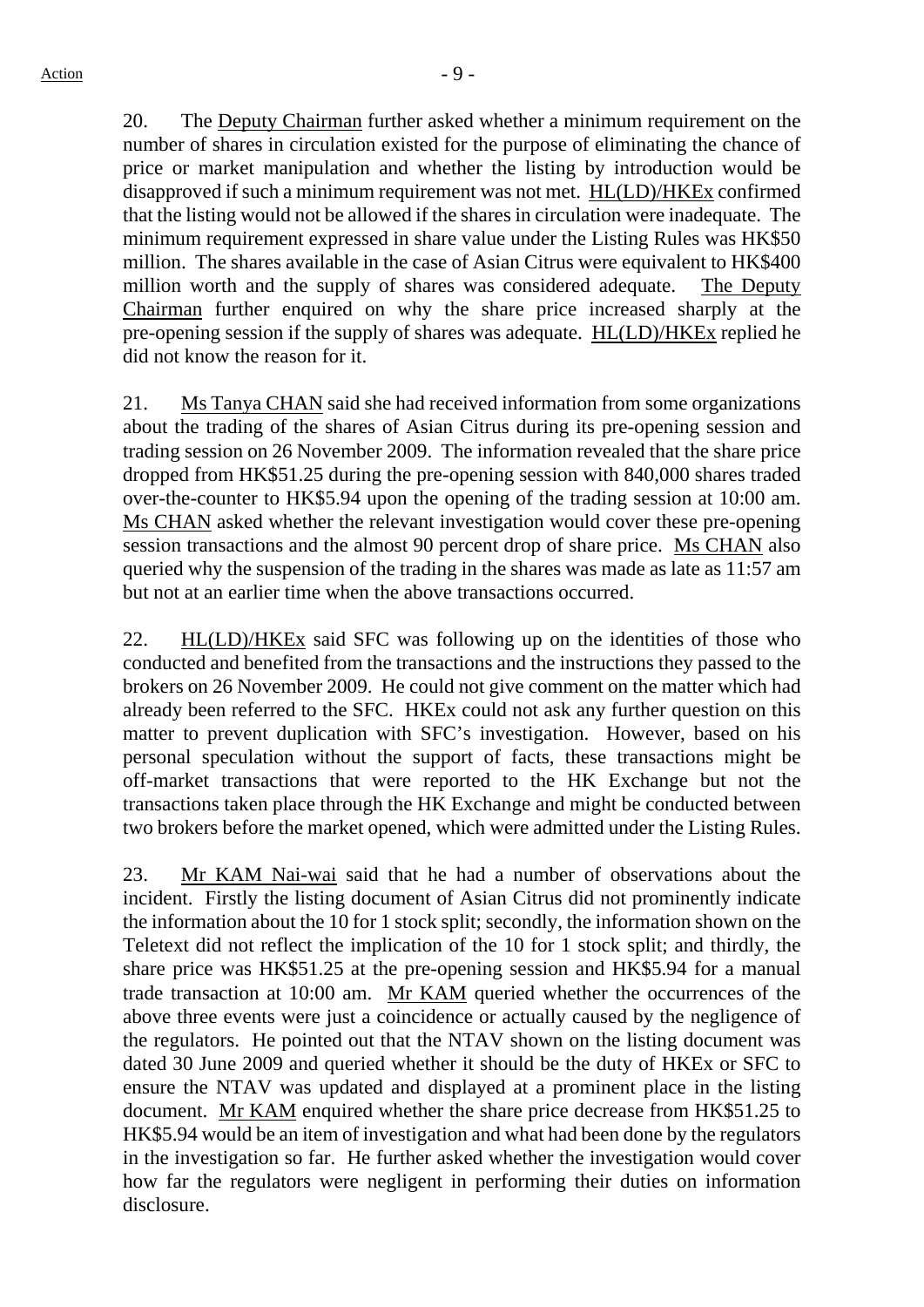24. HL(LD)/HKEx said that he could not comment on the scope of the investigation which was a statutory decision to be made by SFC. SFC was also the regulator that determined whether HKEx had fulfilled its duties in this incident. He believed there was adequate information available for investors, which included a formal notice mentioning the 770.5 million shares in issue, the market capitalization of about £354.5 million and some other things happened on the shares. It was a matter for market participants to decide where they would choose to get this information and how they would choose to interpret it. One Chinese language newspaper reported the information correctly on 24 November 2009. He explained that 30 June 2009 was the end of Asian Citrus's financial year and the NTAV figure as at 30 June 2009 displayed in Asian Citrus's listing document was the figure audited on the same date. It was not possible to get a more up-to-date asset or earning figure without a complete fresh audit each time. But, the accounts shown in the listing document or prospectus must be dated not more than six months before the date of listing. HL(LD)/HKEx said that there was a risk the information could become stale and if the information was seriously stale, the company concerned should make appropriate announcement.

25. Mr KAM Nai-wai further enquired why the Teletext did not display the information about the 10 for 1 stock split.

26. Ms Starry LEE opined that HKEx was expected to fulfil its duty on information disclosure by providing investors with information in a sufficient, fair and open manner. Pointing out that it was the common practice of investors to check the information shown in the Teletext, Ms LEE queried whether HKEx had given due consideration to protecting investors' interests in not annotating in the Teletext that the NTAV dated 30 June 2009 was the value before the stock split.

27. HL(LD)/HKEx replied that it was not HKEx's practice to interpret or alter the data in the listing document without receiving such a request from the sponsor of the company concerned. It was the sponsor and the directors of the company who were responsible for the information. In the Asian Citrus case, HKEx adopted the normal practice of extracting the NTAV with the correct date for the sponsor to comment and the sponsor did not request any adjustment of the extracted information. It was not the practice of HKEx to interpret the information for investors or give investment advice. HL(LD)/HKEx said the trading screen did not show the message of the stock split but it gave the "as at" date. The stock split information was posted on the HKExNews website on 23 November 2009, three days before the trading screen was put up.

28. ED(SM)/SFC explained that the way the information was displayed in the Teletext in the Asian Citrus case followed the practice normally applied by HKEx to stocks listed by introduction. HKEx had changed this practice after the Asian Citrus incident such that the companies listed by introduction were required to announce the last closing price of their shares on any other markets on or before the first day of trading on the HK Exchange.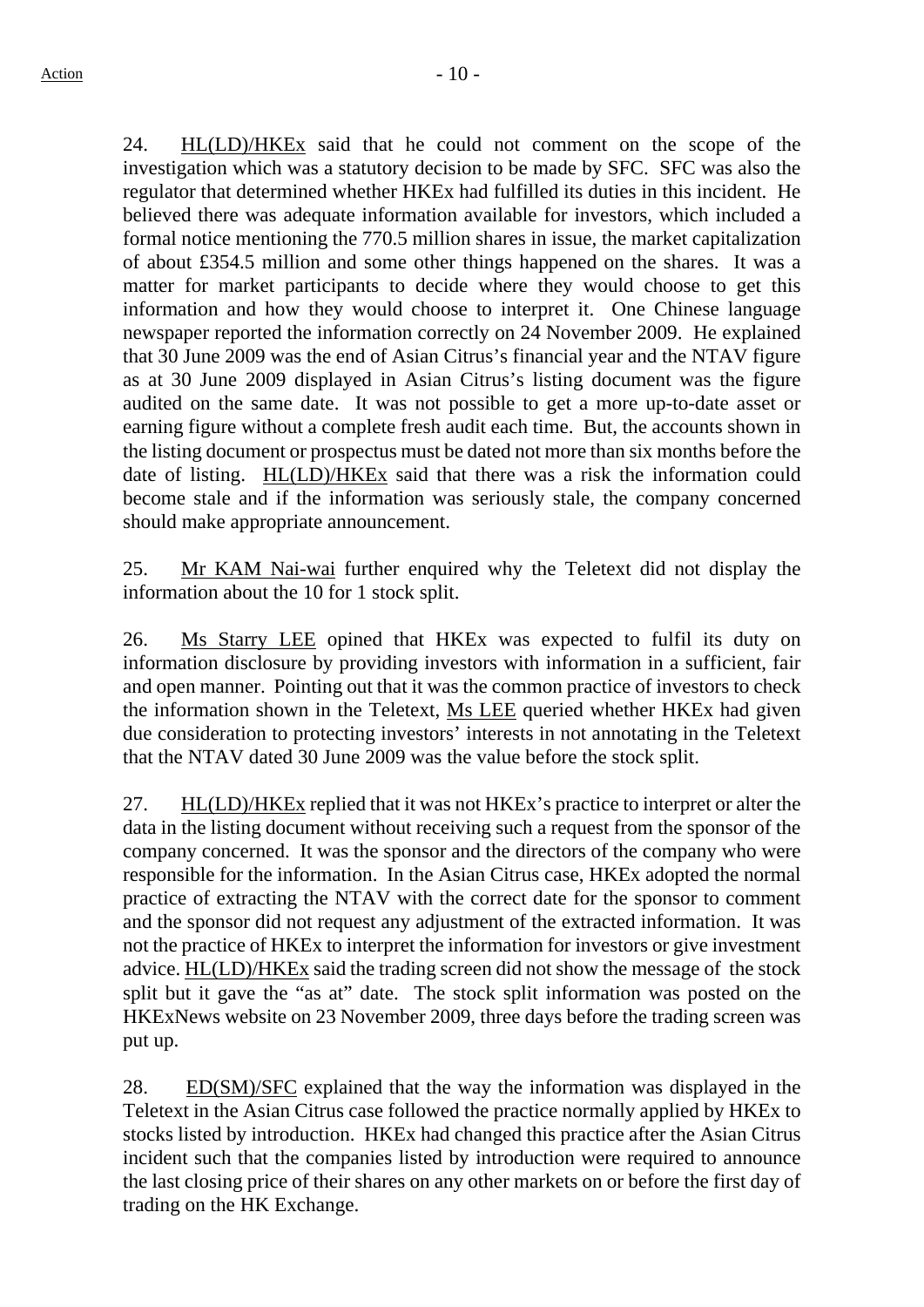29. Ms Starry LEE mentioned that she had received some 300 complaints since the occurrence of the incident. Many investors were furious at the way SFC and HKEx had handled their complaints, and they complained that no one in the HKEx answered their phone calls and no one in the SFC was available to receive them. It was only after the investors had organized themselves in staging protests and some Members had voiced out the investors' concern that an information paper was provided for this meeting to explain the incident. Ms LEE asked whether SFC and HKEx would make an apology to the investors on the way the latter's complaints had been handled.

30. ED(SM)/SFC said that SFC had received about 200 complaints on the incident and was handling them and communicating with the complainants according to an established procedure.

31. HL(LD)/HKEx said that it was not true to say that the HKEx had not met anyone because the Corporate Communication Unit of the HKEx had met with representatives of the investors on the date of incident. He had also met with the demonstrators and received two petitions on the Friday before this meeting. It was not correct to say HKEx had neglected investors' interests or concern; because after the incident, HKEx had indeed announced in full the actions to take and the benefits associated with the actions so that investors would know exactly what would happen. HKEx had referred the matter promptly to SFC which had the power to enquire and determine what exactly had happened. HKEx had also amended the relevant procedures to mitigate the chance of recurrence of similar incidents.

32. Mrs Regina IP opined that HKEx should know very well listing by introduction which involved trading in more than one market would create a high opportunity for hedging and in this connection, it was important to ensure accurate and updated information was provided to the investors. Based on the fact that the NTAV shown in the Teletext was a figure before the stock split, Mrs IP asked if the HKEx would accept the comment that they had failed to ensure an orderly and informed market and they should compensate for the investors concerned.

33. HL(LD)/HKEx replied that the information on the trading screen was extracted from the listing document and confirmed by the sponsor of Asian Citrus. The information on the website including the stock split, the market capitalization and number of shares in issue was also provided by the company. He confirmed that no information was generated by HKEx.

34. Noting that HKEx passed the responsibility for information to the sponsor of the company concerned, Mrs Regina IP referred members to paragraph 10 of HKEx's paper which mentioned a listed company was under an obligation to keep the investing public informed of relevant information as soon as reasonably practicable. Mrs IP queried whether it was the sponsor of the company concerned or it should be HKEx to ensure the listed company had fulfilled this obligation.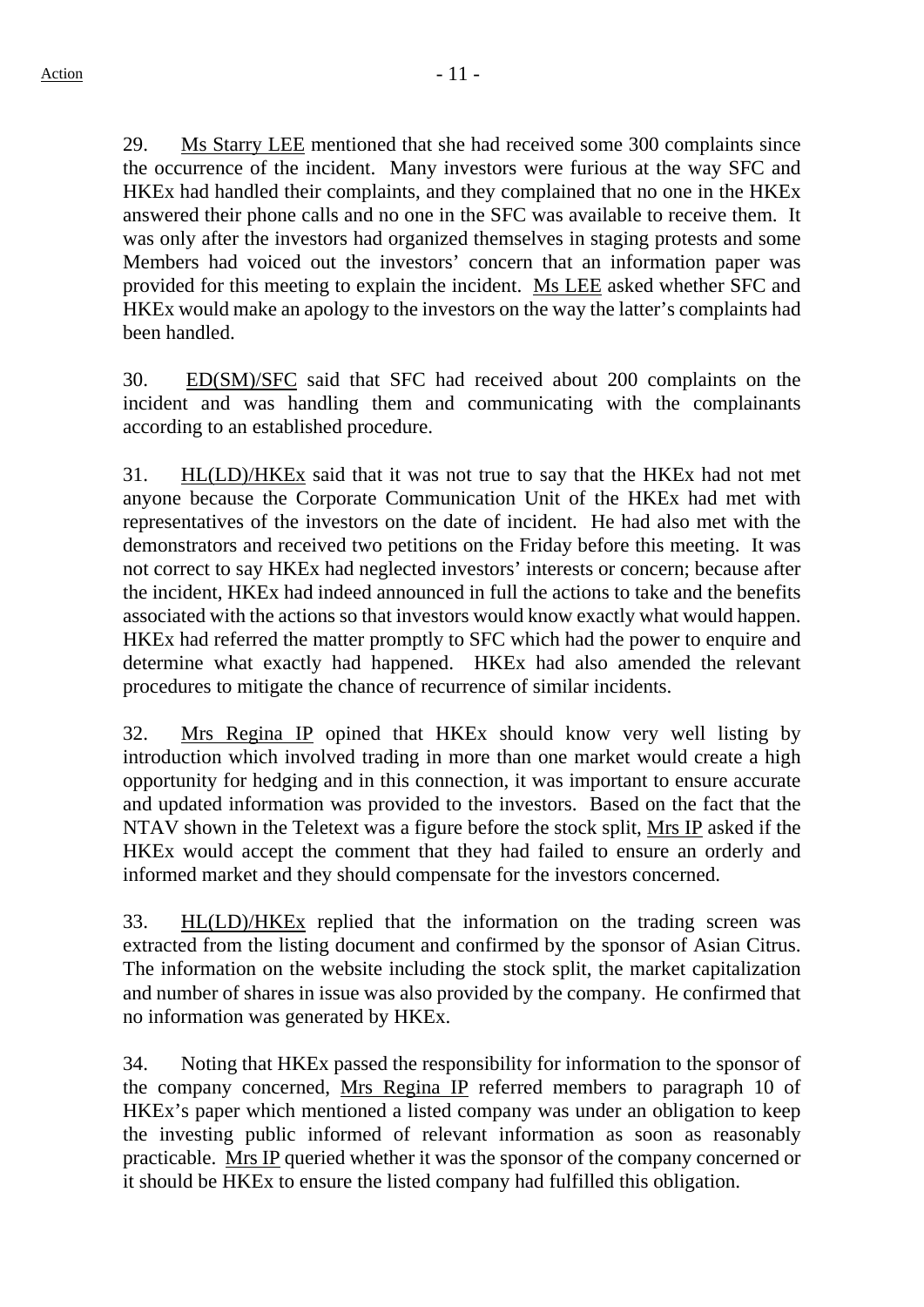35. HL(LD)/HKEx replied that the listing document and the formal notice were vetted by HKEx and the SFC with the same degree of care and same standard as if they were a prospectus under the Companies Ordinance, even though the legal responsibilities for the listing document were governed by the Securities and Futures Ordinance which were slightly different from but parallel to the legal responsibilities specified under the Companies Ordinance. A company seeking listing by introduction was required to provide documents which included all material information sufficient for investors to form a fair and justifiable opinion. HL(LD)/HKEx advised that HKEx had the jurisdiction to discipline listed companies but since the matter had already been referred to its statutory regulator, HKEx adopted the normal practice of suspending all enquiries it might otherwise make in respect of the case until HKEx received further notice from its statutory regulator to resume the enquiry. He added that the statutory regulator has the power to compel a truthful answer in the investigation but HKEx could only request listed companies to provide it.

36. Mrs Regina IP asked HKEx to advise whether it should be the information about the share before the stock split or after the stock split that was important to the investor and which one of the two pieces of information should be put up on the Teletext.

37. HL(LD)/HKEx replied the information put up on the Teletext was confirmed by the sponsor as a practice adopted by HKEx for many years and additional information was also available in the listing document and formal notice. HKEx would not make judgement on the relative importance among the different pieces of information but would ensure all required information was available to investors.

38. Mrs Regina IP remarked that the change made by HKEx after the Asian Citrus incident to discontinue the practice of displaying information in the Teletext for companies listed by introduction already indicated that the previous practice of putting up the NTAV value as at 30 June 2009 was problematic.

39. HL(LD)/HKEx disagreed that the practice was problematic and advised that the practice had never been a subject of complaint before the incident. He said once the complaint on the practice was received, HKEx immediately re-considered and changed the practice as a response to the concern of investors.

40. Mr Paul CHAN pointed out that the NTAV dated 30 June 2009 provided in the Teletext on 26 November 2009 was not wrong but was not full and complete because it did not reflect the effect of the stock split. He commented that HKEx should have stated clearly that the NTAV provided on 26 November 2009 had not reflected the stock split effect so as to avoid misleading investors.

41. ED(SM)/SFC replied that there was a limit on the amount of information that could be displayed on the text area of the Teletext. Investors were not expected to make an investment decision based on a single piece of information and should refer to information in other sources when such information was available.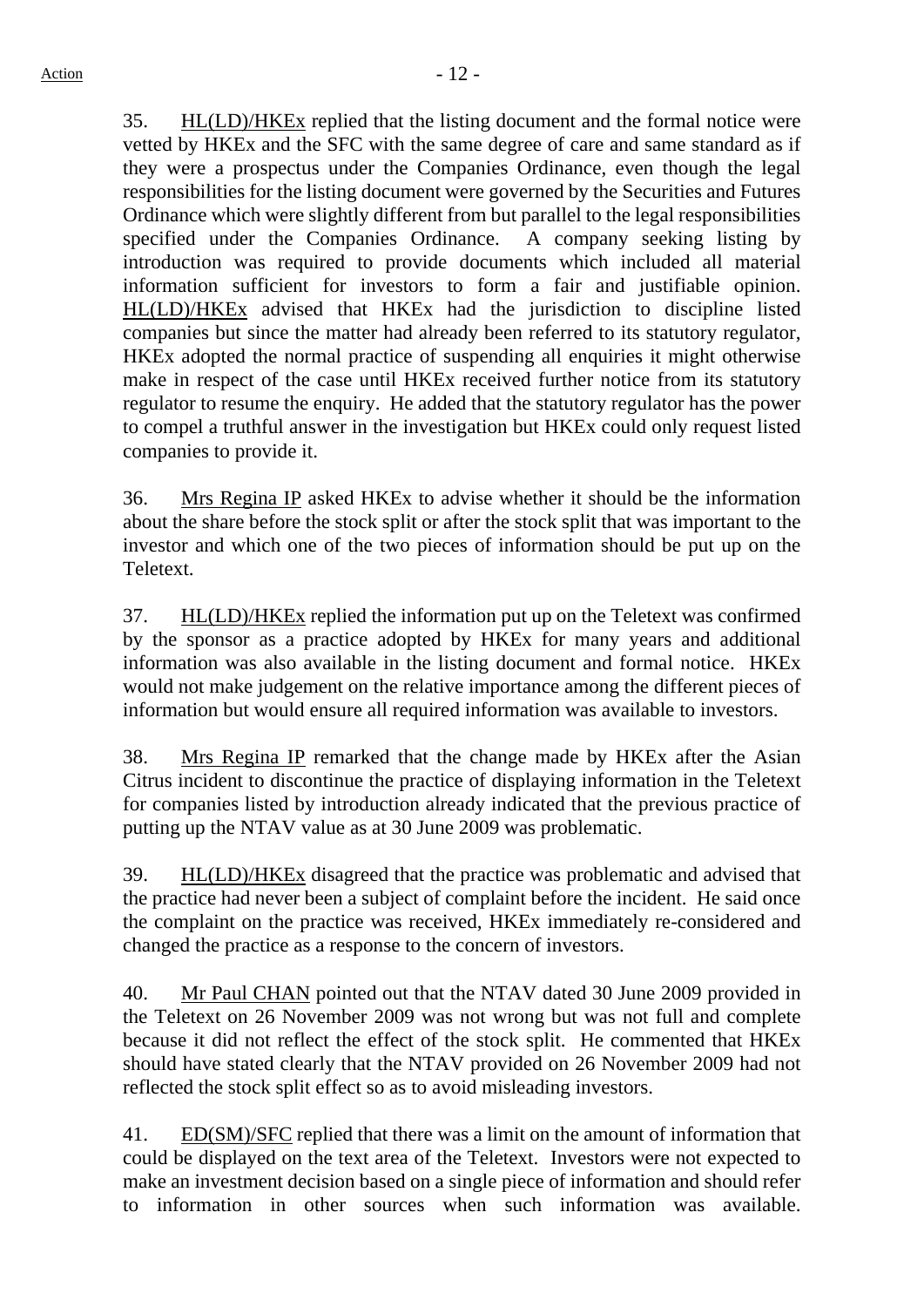HL(LD)/HKEx said that comprehensive information including listing document and formal notice on the HKExNews website was already available for investors to make decisions. He noted that different information vendors reported the trading screen information differently.

42. Mr Paul CHAN remarked that the replies of SFC and HKEx could not answer his question. Mr CHAN then referred members to paragraph 31 of HKEx's paper which mentioned the Chief Executive of the HKEx had noted around 10:00 am that the trading activities for Asian Citrus shares were unusual and subsequently there were a number of phone complaints from 10:00 am onwards until the suspension of the trading at 11:57 am. Mr CHAN queried what monitoring action the HKEx had made after they had noted the unusual situation around 10:00 am.

43. HL(LD)/HKEx referred members to the chart attached to HKEx's paper. He said that the trading activities concerned were spotted in the pre-opening session. The trading was monitored by the Risk Management Division of HKEx and, as far as he believed, by SFC. The share price then dropped rapidly and stayed within the range of HK\$20. It was difficult to judge if this share price was normal and what the right price should be because the share had not been traded in the Hong Kong market before. HKEx took action by suspending trading in the share concerned after an investment manager who was a professional in the market called HKEx around 10:45 am to express the concern that the market had misunderstandings. Suspension of trading was not a step taken lightly because it could be harmful to investors. It was only at 10:45 am that attention was drawn to the possibility that the share price within the range of HK\$20 was wrong.

44. Mr CHAN Kin-por queried whether HKEx could detect the occurrence of the incident using its own monitoring mechanism if it had not received a phone call from the investment manager. Mr CHAN opined that the incident could have been avoided if the information in the Teletext was updated with the latest closing price of the shares of Asian Citrus in the London Stock Exchange. Mr CHAN enquired about the coverage and amount of information that a company to be listed by introduction was required to disclose and in what circumstances investors would be compensated.

45. HL(LD)/HKEx replied that HKEx did not consider they had been negligent or had erred in this matter. HKEx had a monitoring system, but HKEx could not judge the correct price of the shares in the absence of historical stock information in Hong Kong. It was within expectation that the share price would be traded at a price above those in other markets because the usual purpose of listing by introduction was to access markets where shares were traded at a higher price. The trading on the shares of Asian Citrus would have continued throughout that day if HKEx had not received complaints from the market. The abnormal share price only occurred within a short time on 26 November 2009 and was not obvious. Mr CHAN Kin-por pointed out the closing price of the Asian Citrus shares in the HK Exchange on 26 November 2009 could not be regarded as normal. He queried whether a monitoring mechanism depending on charts only was desirable. Mr CHAN also opined that the level of alertness of HKEx in the incident was low.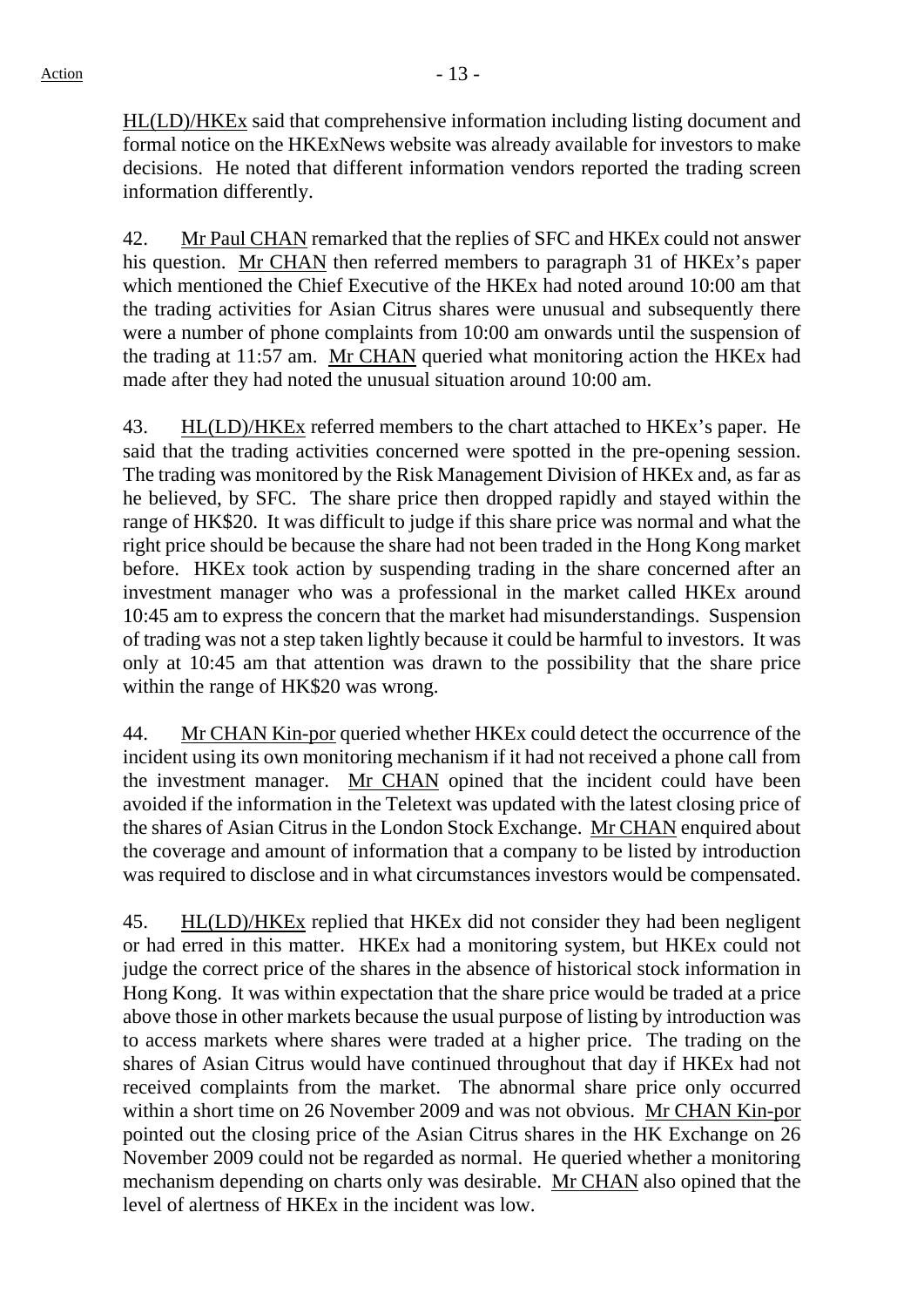46. On Mr CHAN Kin-por's enquiry about the compensation issue, HL(LD)/HKEx replied that HKEx did not accept it had done anything unjustified in the incident that required compensation, and he could not comment on the compensation issue in other cases. Mr CHAN Kin-por further enquired about the channels available for investors to seek compensation. HL(LD)/HKEx said he could not give legal advice on this. The Chairman then invited the SFC to advise what channels were available for investors or market participants to seek compensation if SFC's investigation results confirmed that market misconduct had taken place. ED(SM)/SFC replied that, if violations against the rules and ordinances was found in this incident, SFC would disclose the information on the action to take if there was any. People who suffered from the violations could sue for compensation through litigation.

47. Mr WONG Ting-kwong opined that the incident involved human error. Mr WONG queried whether a simple discontinuation of the practice of displaying information in the Teletext for companies listed by introduction was a desirable solution from the perspective of protecting investors' interests and meeting the requirement on information disclosure in Hong Kong as an international financial centre. Mr WONG asked what actions HKEx and the SFC would take in light of the occurrence of the incident.

48. HL(LD)/HKEx replied that HKEx would require companies to be listed by introduction to provide the latest closing price of their shares on any other markets on or before the first day of trading on the HK Exchange. He believed there were adequate liquidity provisions but HKEx would take extra steps to ensure an adequate supply of shares which were well spread out before the trading of the shares was allowed on its first day in HKEx. HKEx was also studying the feasibility of a market maker mechanism for arbitrage trading between overseas exchanges and the HK Exchange. HKEx, after consulting market participants, might require sponsors to provide more up-to-date estimated information closer to the day of listing but he remarked that the sponsors were naturally reluctant to provide such real time information which had not been verified to the audit standard. HL(LD)/HKEx said that the above measures did not totally resolve the problem of share price volatility on its first day trading which was inherent in the price formation process when the price might fluctuate according to the different views of buyers and sellers towards the company's prospect until a consensus price could be reached. HKEx would closely monitor the trading price and would refer the matter to the statutory regulator if suspicious market activities were detected.

49. Mr WONG Ting-kwong opined that the incident was not as simple as a problem of share price volatility on its first day trading but a problem about information disclosure. The information displayed in the Teletext should be comprehensive and should include the latest closing price of the shares on the overseas market(s) concerned. Mr WONG expressed doubt on whether the regulators would learn the lesson from this incident to prevent recurrence of similar incidents.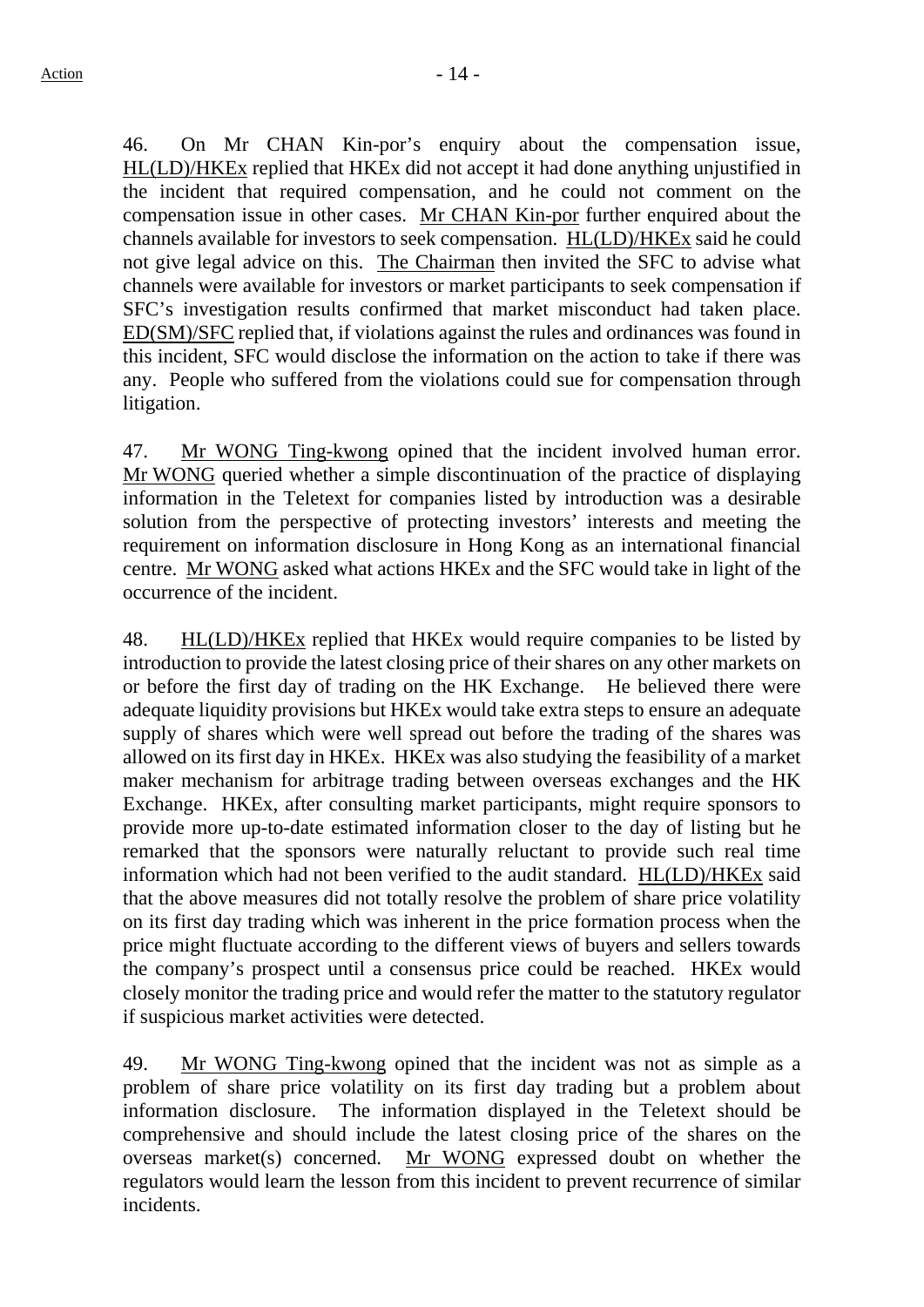50. HL(LD)/HKEx replied that HKEx would definitely learn from the experience in this incident and that a company to be listed by introduction should disclose the latest share price on the overseas market(s) concerned. This latest price would not be displayed in the Teletext but would be publicized in the form of an announcement in the HKExNews website together with other information such as the listing document.

51. Ms Starry LEE then enquired whether HKEx, when asking for the sponsor's comment on the NTAV to be posted on the Teletext, had queried the company sponsor of Asian Citrus on how far the figure was updated to reflect the implication of the 10 for 1 stock split. Ms LEE also asked whether HKEx, when vetting the content of the listing document, had reminded the sponsor that the information such as the stock split should be displayed prominently in the listing document.

52. HL(LD)/HKEx replied that sponsors were reminded in all times to display trading information prominently in the listing document, but he was not aware of whether the sponsor of Asian Citrus had been asked specifically on whether the NTAV value had reflected the implication of the stock split. The Chairman said it was problematic that HKEx simply accepted the information provided by the sponsor to be the information displayed on the Teletext. The Chairman also expressed concern about the assumption made by HKEx that investors would not depend on the Teletext information only and would refer to other information sources as well before making their investment decisions.

53. Mr KAM Nai-wai also expressed doubt on whether HKEx had really learned the lesson from the incident. As HKEx simply put up the information provided and confirmed by the sponsor on the Teletext, he queried whether HKEx had fulfilled its duties and responsibilities on information disclosure. Mr KAM said that the HKEx took action only after complaints were received from the market and queried whether the HKEx was negligent in performing its duty in this incident.

54. ED(SM)/SFC replied the Teletext arrangement and the current arrangement on information disclosure were subject to improvement. HKEx had adopted a new arrangement which required companies listed by introduction to provide the latest closing prices of their shares in any other markets on or before the first day of trading on the HK Exchange.

55. Ms Starry LEE said, based on her understanding in the meeting, the HKEx did not consider they had erred in the incident. Pointing out that the NTAV put on the Teletext was important information for investors in making decisions and the NTAV dated 30 June 2009 in the case of Asian Citrus was not the full and complete information, Ms LEE queried whether SFC, as the regulator of HKEx, was satisfied with the HKEx's practice of putting up such information on the Teletext, and whether SFC would consider that HKEx was negligent in performing its duty in the incident. She also asked whether SFC would consider it fair to investors if HKEx did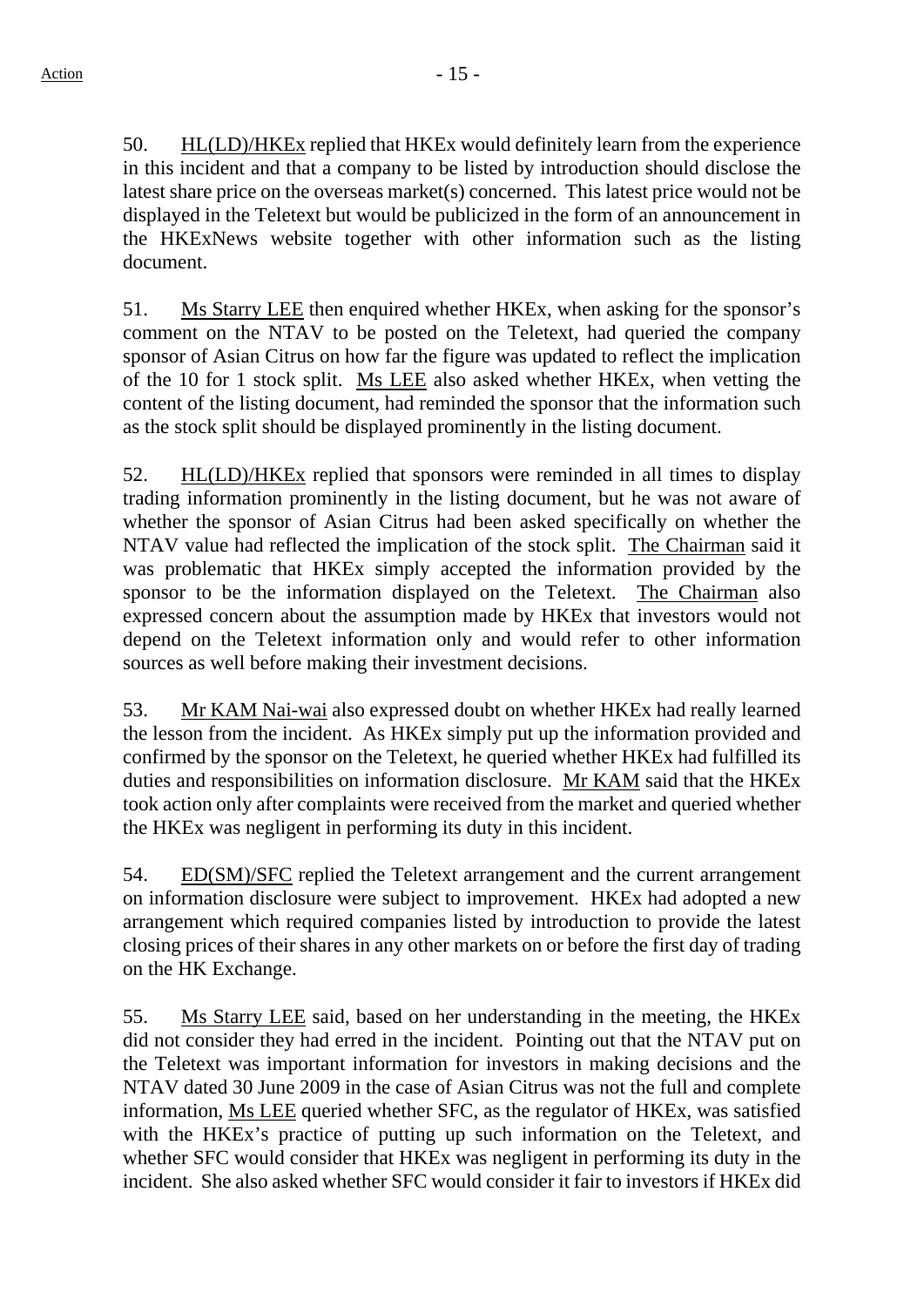not consider providing compensation for those investors suffering losses in the incident.

56. ED(SM)/SFC replied that there was room for improvement of the existing arrangements for listing by introduction. HKEx would study the feasibility of some improvement measures. He believed that such improvement measures would be helpful in enhancing the protection of investors' interests and information disclosure to investors in long term.

57. The Chairman said he agreed that the investors should refer to the information in the listing document before making their investment decisions but it was difficult for investors to interpret the worth of Asian Citrus's shares on the first trading day based on the information of the listing document. Investors would assume the information displayed in the Teletext was the most reliable information for them to make investment decisions. However, in the Asian Citrus case, the outdated NTAV as at 30 June 2009 displayed in the Teletext was a piece of misleading information for investors. The Chairman queried whether HKEx had fulfilled its duty on information disclosure in this incident if it simply displayed the information provided by the sponsor without making its own assessment.

58. The Chairman pointed out the 10 for 1 stock split took place as early as 2 November 2009 which was more than twenty days before the first trading day of Asian Citrus shares in the HK Exchange. The latest closing price of the shares of Asian Citrus in the London market was also available one day before the first day trading in HK Exchange. He queried why HKEx did not display the up-to-date information in the Teletext. He further said that while the latest closing price of the shares of Asian Citrus in London was HK\$5.89, the opening share price in Hong Kong was HK\$51.25. Such a significant price difference was not reasonable, and this should give rise to the concern of whether there was market manipulation. The share price of Asian Citrus dropped by around HK\$10 every 10 minutes since the opening of the trading session on 26 November 2009 and this price movement was obviously unusual. He disagreed with the attitude of some representatives of HKEx who described the incident as "unfortunate" on the day of the incident. He urged both HKEx and SFC to investigate the incident in depth and handle the matter seriously for the sake of protecting investors' interest and maintaining the reputation of Hong Kong as an international financial centre.

59. The Chairman also queried why the HKEx did not order suspension at an earlier time when the share price was much higher than HK\$20, but took action only after complaints from market participants had been received. Unlike listing by way of initial public offering, the first day trading of shares listed by way of introduction was limited to those market participants who had the shares in hand. It should not be difficult for SFC to track the transactions made by this small number of participants. He therefore urged SFC to take forward the investigation process promptly.

60. ED(SM)/SFC replied that SFC would consider seriously the opinions of the Chairman and appreciated that some of the opinions would be good for the long term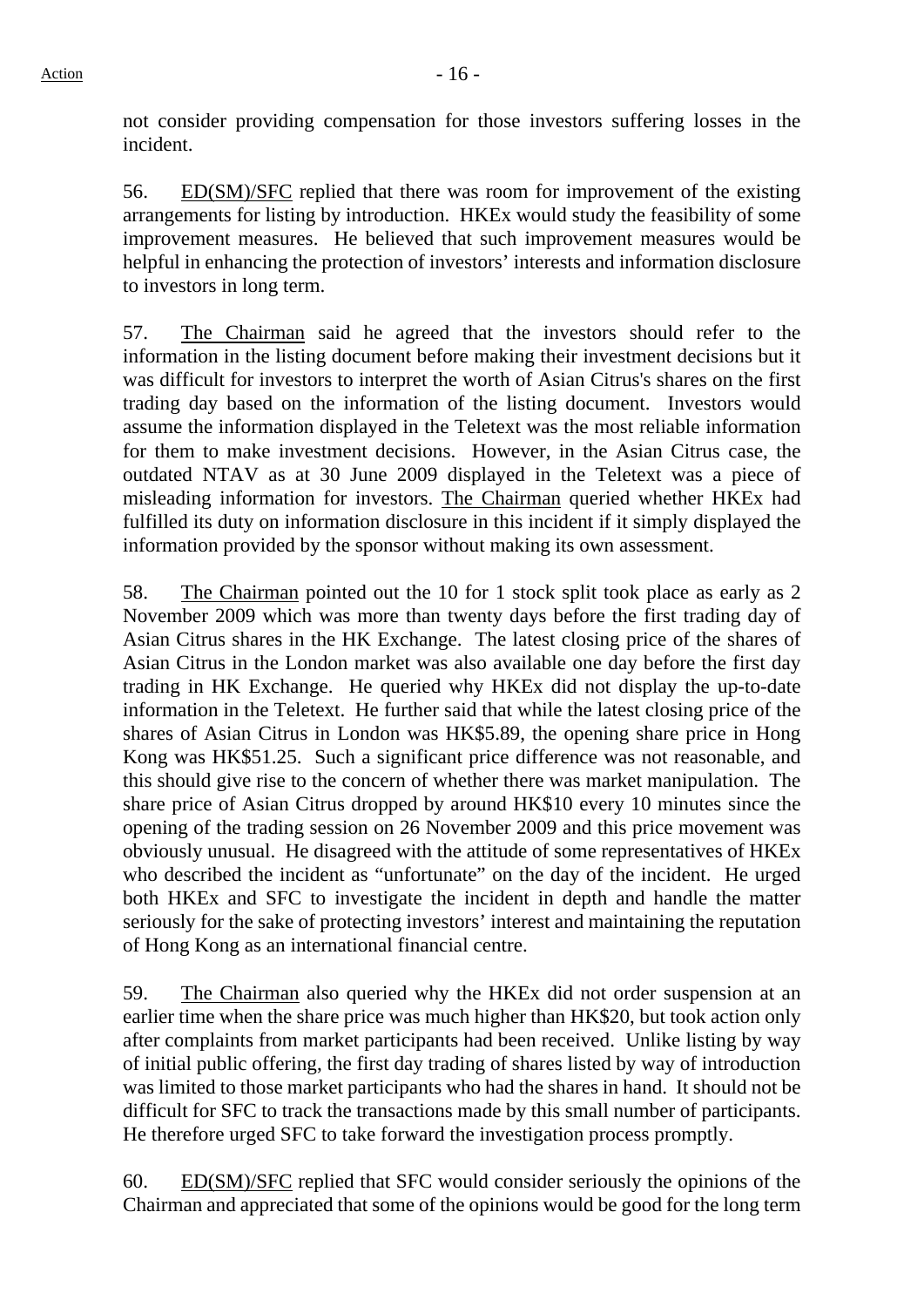development of the market concerned. He stated that SFC would continue studying alternatives with HKEx to enhance the existing mechanisms in tandem with the changing requirements of market participants and the evolution of the market. HL(LD)/HKEx replied that HKEx was very conscious of staying ahead of the markets and was open to suggestions of new measures.

61. The Deputy Chairman asked whether HKEx would temporarily suspend any listing by introduction until the investigation result was made available or until the factors leading to the Asian Citrus incident could be identified by SFC. HL(LD)/HKEx advised that HKEx would not proceed with any case of listing by introduction unless HKEx and SFC were satisfied with the availability of adequate precautionary measures, which might take place before or after SFC had completed the investigation of the Asian Citrus incident.

62. Mr KAM Nai-wai noted the investors had complained that the NTAV of RMB 37.3 was shown only after more than 100 pages in the listing document and the information about the 10 for 1 stock split was mentioned only after around 300 pages. He opined that it was not realistic to expect investors to go through a document of more than a few hundred pages on the internet, and asked whether the relevant authority would resume the previous practice of using newspaper advertisement to announce important trading information about a company to be listed.

63. HL(LD)/HKEx explained that under the previous practice, only one Chinese and one English newspaper were selected for posting the advertisement and there was a chance that investors who did not happen to read the selected newspaper would miss the information. The HKExNews website in which the trading information was currently posted seemed to be heavily used with more than one million hits a month. Mr KAM Nai-wai remarked he was not suggesting cancellation of the current practice of posting information on the HKExNews website but would like the relevant authority to consider using newspaper advertisement as an additional means of posting trading information.

64. Ms Tanya CHAN enquired about the time required to complete the investigation and the current progress of the investigation.

65. ED(SM)/SFC replied that SFC had an established mechanism to handle unusual market activities and was now in the process of making enquiries and collecting information in respect of the Asian Citrus case. It would take time for SFC to contact the brokers and their clients involved in the transactions, and he could not confirm the time required to complete the process.

66. The Chairman remarked that the volume of transactions involved in the incident was limited and the process should not take long. Ms Tanya CHAN opined that the SFC was experienced in conducting investigation and thus should have defined the scope of the investigation such as the volume and period of transactions involved in the incident. Ms CHAN asked the SFC to estimate the time required to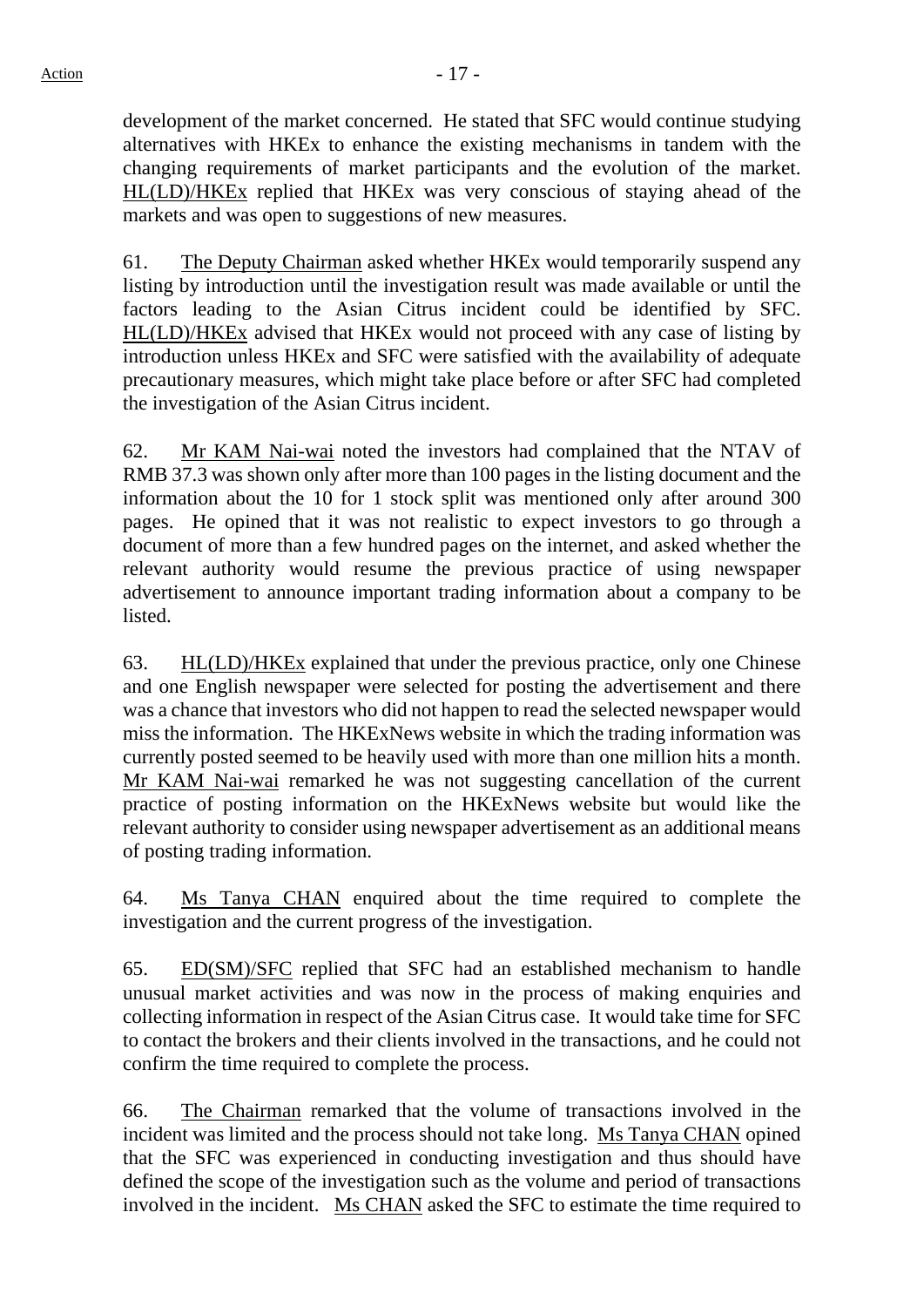complete just the information collection process. ED(SM)/SFC replied that he could not estimate the time required but the SFC would follow the established procedures and practices in handling the matter.

67. Mr KAM Nai-wai and Ms Starry LEE commented that since the number of transactions involved in the incident was limited, the investigation should not take long if the SFC would put the task of investigating the incident as its priority item. They asked SFC to provide a clear indication of the time required to complete the investigation of the incident. The members also stressed that many investors wanted to know the result of the investigation, which was necessary for them to pursue their claims for compensation.

68. ED(SM)/SFC replied that SFC had an established mechanism for handling cases involving unusual market activities and would follow the established procedures to handle the Asian Citric incident. SFC would complete the enquiry as quickly as possible but he could not confirm the time required to complete it.

69. Mr KAM Nai-wai asked whether the SFC investigation would focus on the trading activities in both the pre-opening and trading sessions. ED(SM)/SFC replied that SFC would collect the information related to the scope of its enquiry.

70. Ms Starry LEE commented that the investors would feel disappointed as they did not see any commitment made by SFC on the time required to complete the investigation. Ms LEE asked whether the SFC would meet the investors regularly to keep them informed of the progress of the SFC investigation. ED(SM)/SFC replied that SFC would keep communicating with the investors if the investors so requested.

71. Mrs Regina IP enquired about the channels available for investors to seek compensation and whether the Administration would amend the ordinances concerned if the channels available were not adequate. DS(FS) replied that the provisions in section 281 and 305 under the Securities and Futures Ordinance specified that a person who had committed a relevant act in relation to market misconduct under the civil regime or a person who had contravened any provision which prohibited market misconduct under the criminal regime shall be liable to pay compensation by way of damages to any other person for any pecuniary loss sustained by the other person as a result of the market misconduct or contravention. He explained that if the Market Misconduct Tribunal or the Court ruled that a person had committed an act in relation to market misconduct or had contravened the relevant criminal provisions, the existing ordinance allowed the parties concerned to seek compensation through civil actions.

72. Mrs Regina IP further enquired whether SFC would refer the case to the Market Misconduct Tribunal or the Court and, after the Tribunal or Court ruled that market misconduct or contravention of law did exist, whether the investors concerned were required to bear the cost of the legal action to seek compensation.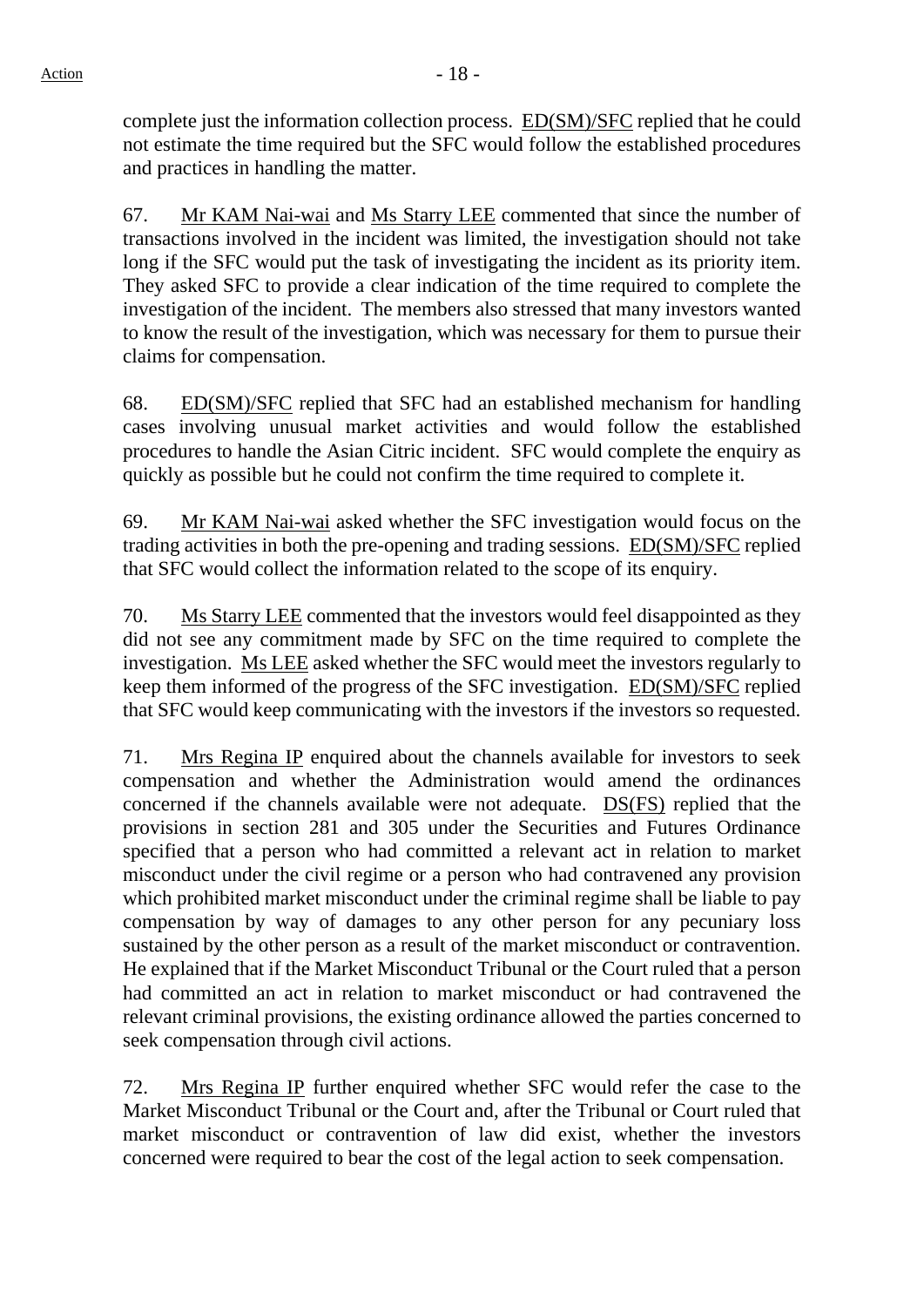73. DS(FS) replied that the SFC would decide whether a case should be referred to the Market Misconduct Tribunal or the Court, based on the nature of the individual case and information available. Investors initiating legal action would have to bear the litigation cost, but if the court or tribunal ruled that market misconduct had taken place, the investors could rely on such findings in their action to seek compensation.

74. The Chairman reminded members that since the shares owned by an individual investor might be purchased on the market from another individual investor, the litigation would possibly involve the relationship among individual investors themselves and not necessarily involve the relationship between an individual investor and the listed company in this incident. In this connection, the Chairman opined that, despite the comment just given by DS(FS), even if the Court or Tribunal ruled that market misconduct had taken place in the incident, there was no guarantee that the investors suffering losses in the incident would be able to recover their losses through legal action. Investors should not have an unrealistic expectation in this regard.

75. At 5:36 pm, the Chairman suggested and members agreed to extend the meeting up to 5:45 pm.

76. Ms Emily LAU opined that if the SFC investigation had not been completed, then no conclusion should be drawn in the meeting on whether any person had erred in the incident. In this connection, Ms LAU wanted to clarify if such conclusion had been drawn already or not. The Chairman clarified that no member had stated in the meeting that there was a conclusion already drawn on whether any person had erred but the regulators had mentioned in the meeting that they did not accept there were problems in the way they had handled the incident. Ms Emily LAU further asked whether there was a possibility that the outcome of the investigation would identify the person who had erred in the incident. ED(SM)/SFC advised it was possible that person who had erred in the incident could be identified as a result of the investigation

77. Ms Emily LAU enquired whether the investigation results would include a recommendation on the compensation arrangement and if that was the case, the litigation on compensation arrangement could be avoided.

78. ED(SM)/SFC replied that the SFC was collecting relevant information about the incident. If enforcement action would be taken against any person involved in the incident, SFC would disclose the relevant information to the public through an established procedure. Ms Emily LAU urged SFC to complete the investigation strictly, seriously and promptly. Ms LAU also said that she had received some information from complainants and the information might help SFC's investigation. She expected SFC would contact and communicate with the complainants for the investigation follow-up.

79. Based on the fact that the NTAV shown in the Teletext was not full and complete and the ways the regulators handled the incident as described in HKEx's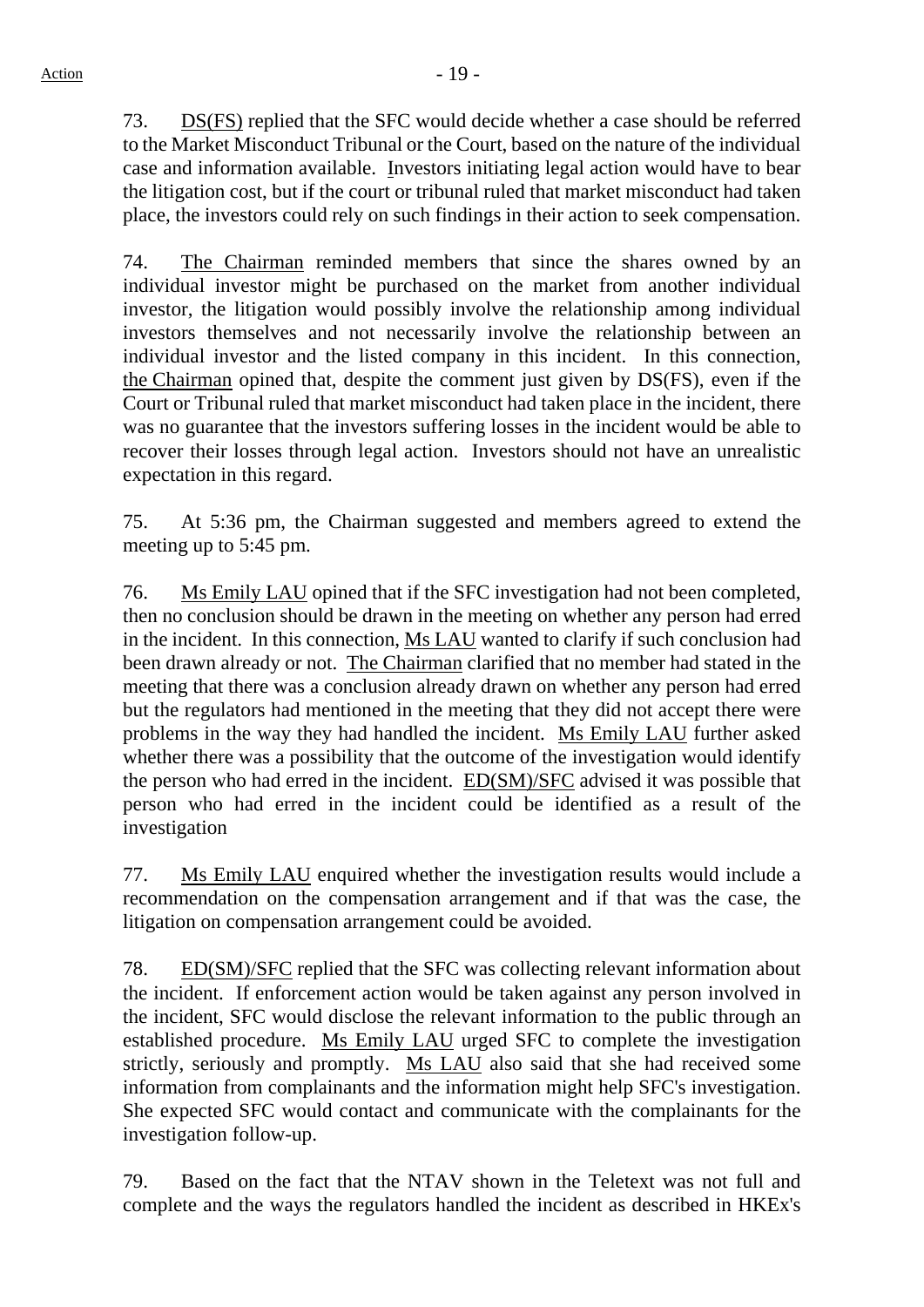paper, Mr Paul CHAN commented that SFC and HKEx did not have adequate level of alertness on the occurrence of the incidence and should be responsible for its occurrence to a certain extent. Mr CHAN also commented that the introduction of a market maker mechanism would ensure a higher liquidity of shares and make it possible for the market maker to suspend the trading in case of unusual share price volatility.

80. HL(LD)/HKEx replied that the market maker mechanism might be one of the possible ways to resolve the problem and HKEx was exploring the feasibility of it.

81. The Chairman expressed concern that most investors were still in doubt on why the transaction volume during the pre-trading session was huge and the share price volatility was significant. Many investors also queried why HKEx ordered the suspension which prevented them from selling their shares to reduce their loss, as their losses became larger when the share price dropped further upon the re-opening of the trading on 27 November 2009. The Chairman said that shortly after the incident, some investors and he himself had requested the relevant authority to cancel all transactions on Asian Citric shares on 26 November 2009 and if the cancellation could be made timely, the losses suffered by investors could be reduced. He urged the relevant authorities to seriously review the incident for the purpose of maintaining the healthy development of the market, and to learn from the experience in this incident and to ensure relevant parties in the incident would be fairly treated. Finally, the Chairman said that the Panel would closely monitor the development of the issue.

82. Ms Emily LAU asked if the investigation report would be passed to the Panel. ED(SM)/SFC replied that SFC would follow the established procedure in handling the arrangement of the investigation report. The Chairman said that SFC should maintain high transparency about its investigation results.

83. Mrs Regina IP said that the investors would feel disappointed if they needed to instigate legal action to seek remedies on their own. She enquired about the channels for investors who had suffered losses to seek remedies from the parties concerned. The Chairman requested the Administration to provide a written reply to Mrs IP's question which could not be answered in the meeting due to the time constraints.

(*Post-meeting note*: Written reply was provided by the Administration vide LC Paper No. CB(1)837/09-10 on 5 January 2010.)

## **II Any other business**

Late application for membership